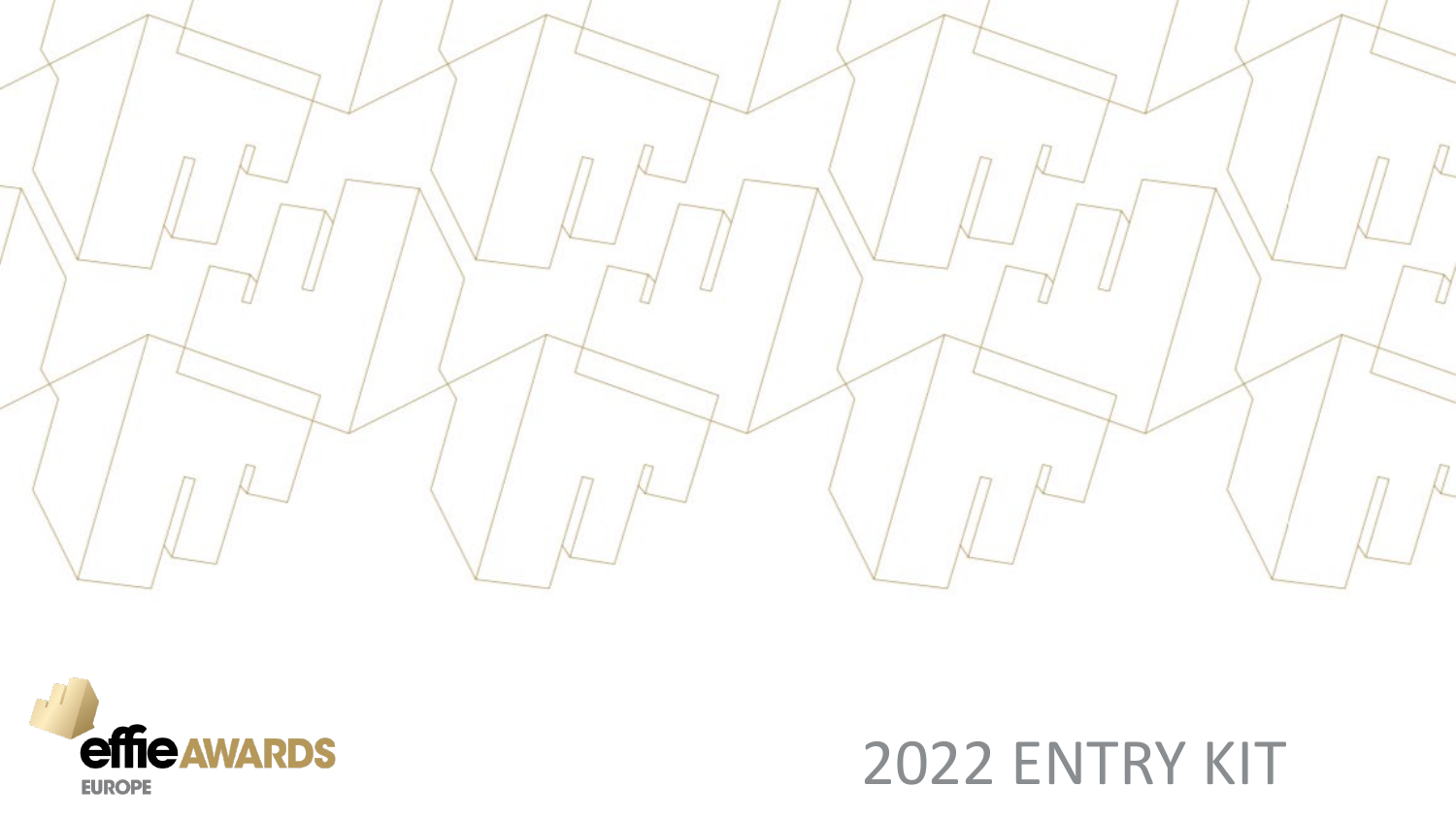# table of contents

| 03 | eligibility        | <u>18</u>  | effie index |
|----|--------------------|------------|-------------|
| 05 | deadlines & fees   | <u> 19</u> | judging     |
| 06 | how to enter       | 20         | winning     |
| 07 | the entry          | 21         | categories  |
| 13 | other requirements | 24         | contact us  |

[confidentiality & publication](#page-14-0)

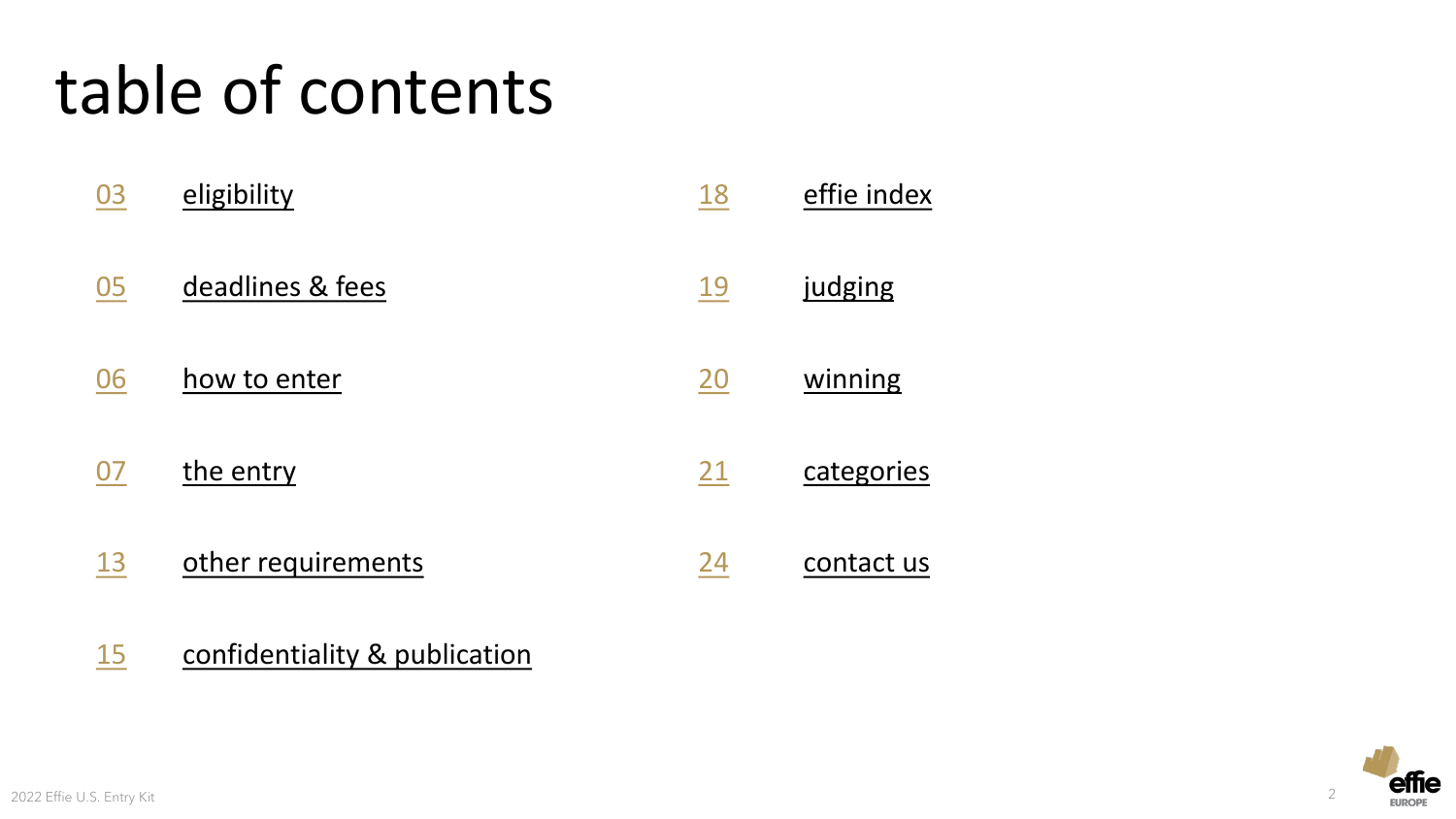# <span id="page-2-0"></span>eligibility

### **Multi-market categories:**

efforts that ran in two or more countries in Europe at any point between 1 January 2021 and 31 March 2022\* are eligible to enter.

### **Positive Change Effies:**

efforts that ran in a single country in Europe at any point between 1 January 2021 and 31 March 2022 are eligible to enter.

### **Best of Europe:**

efforts that won Gold/Grand Effie in a 2021 national Effie programme. No local Effie in your country? You can still enter if your effort ran in Europe at any point between 1 January 2020 and 31 March 2022\*.

- Any and all marketing cases, whether full campaigns or unique efforts within a campaign, are eligible to enter. You may submit any one or any multiple combination of mediums – any examples of work that demonstrate how you tackled your objectives. You must detail the "why" behind the strategy and provide proof that your work achieved significant results.
- **Do not include results after 31 March 2022**  this is grounds for disqualification.
- Data and creative work presented must be isolated to Europe.
- Your work must have made an impact during the eligibility period and the results you provide must be within this time frame. Elements of the work may have been introduced earlier and may have continued after, but your case must be based on data relative to the qualifying time. **Judges will evaluate success achieved during the eligibility time period**.
	- It is important to include context, data and results prior to the eligibility period. This enables judges to better understand the significance of your objectives and results. Keep in mind that not all judges are knowledgeable of the nuances of your brand's industry.
- Test efforts are not eligible.
- A single effort cannot be submitted by different organisations in the same category. Teams must collaborate on a single entry. However, different organisations may take the lead on entering the work in different categories.
- **Effie Europe reserves the right to re-categorise entries, split/redefine categories, and/or refuse entry at any time.**

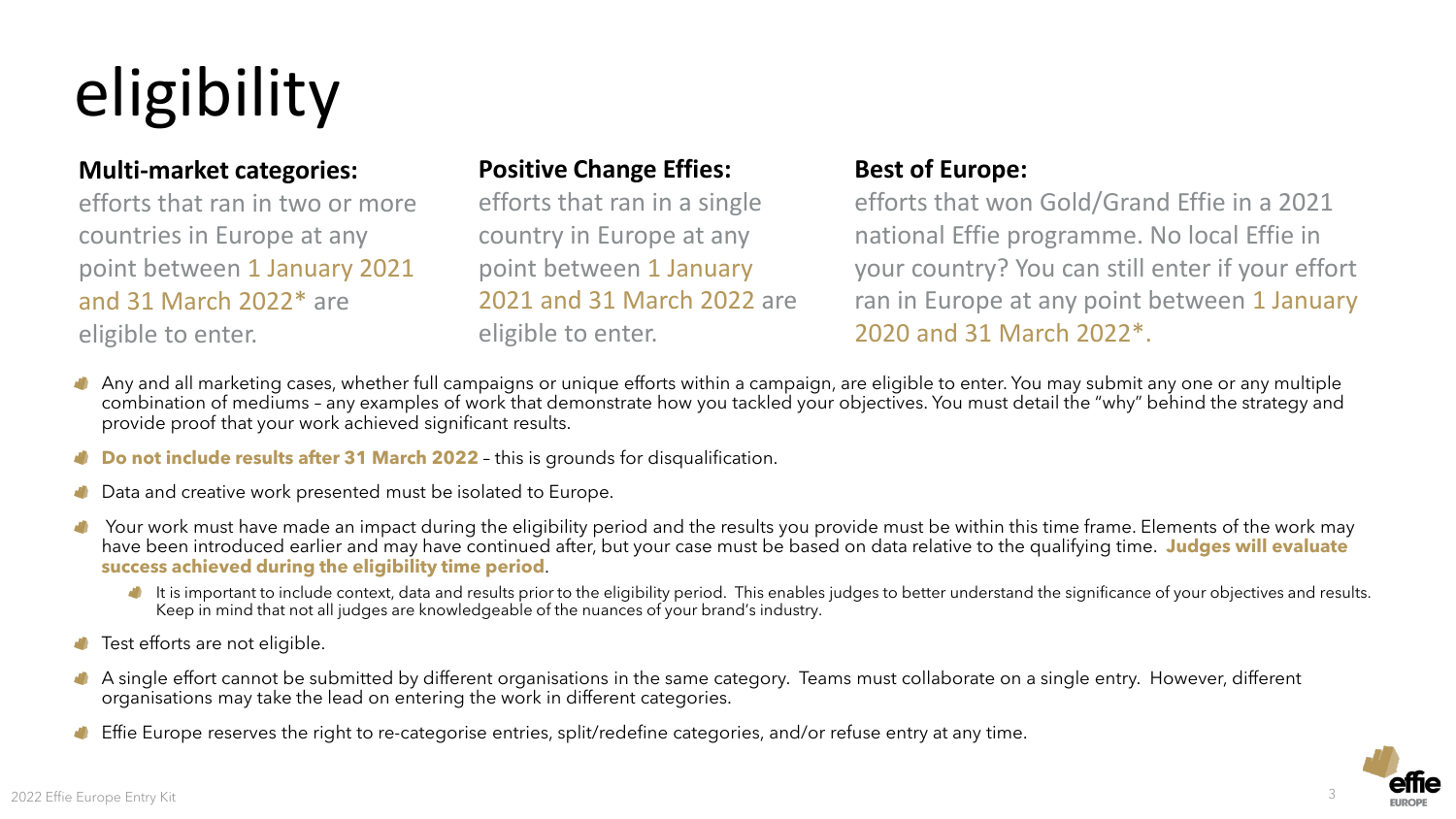# eligibility

### **\*SPECIAL CIRCUMSTANCES**

- Sustained Success: At a minimum, entries in the Sustained Success category must include work and results that date back to at least 2019. Results must be provided<br>through the current competition year. Refer to the entry fo
- Sustained Success and Best of Europe categories require a different Entry Form. Find the necessary file [here.](https://www.effie-europe.com/call-for-entries/entry-materials/)
- Entries in Best of Europe track coming from countries without an Effie programme will go through an additional round of judging.

#### **RE-ENTERING PREVIOUSLY ENTERED WORK**

- 2021 Gold Effie Winners can only re-enter a category in which they did not win Gold.
- Past Gold Sustained Success winners can re-enter the Sustained Success categories after 3 years Gold winners from 2019 and earlier are eligible.
- Past Silver and Bronze Effie winners, finalists & non-finalists can re-enter any category.
- 2021 Gold/Grand Effie winners in local European programmes can enter any Best of Europe category.

### **CATEGORY RESTRICTIONS**

For the multi-market categories, you may enter an effort into a maximum of 4 categories, with no more than 1 Industry category. You will need to submit a separate entry and pay separate entry fees for each category submiss

For the Best of Europe categories, you may enter an effort into a maximum of 2 categories, with no more than 1 Industry category. You will need to submit a separate entry<br>and pay separate entry fees for each category submi

Each entry should be customised to speak to the specifics of each entered category. Judges frequently express it is difficult to properly evaluate a submission when the entry wasn't tailored for the entered Effie category.

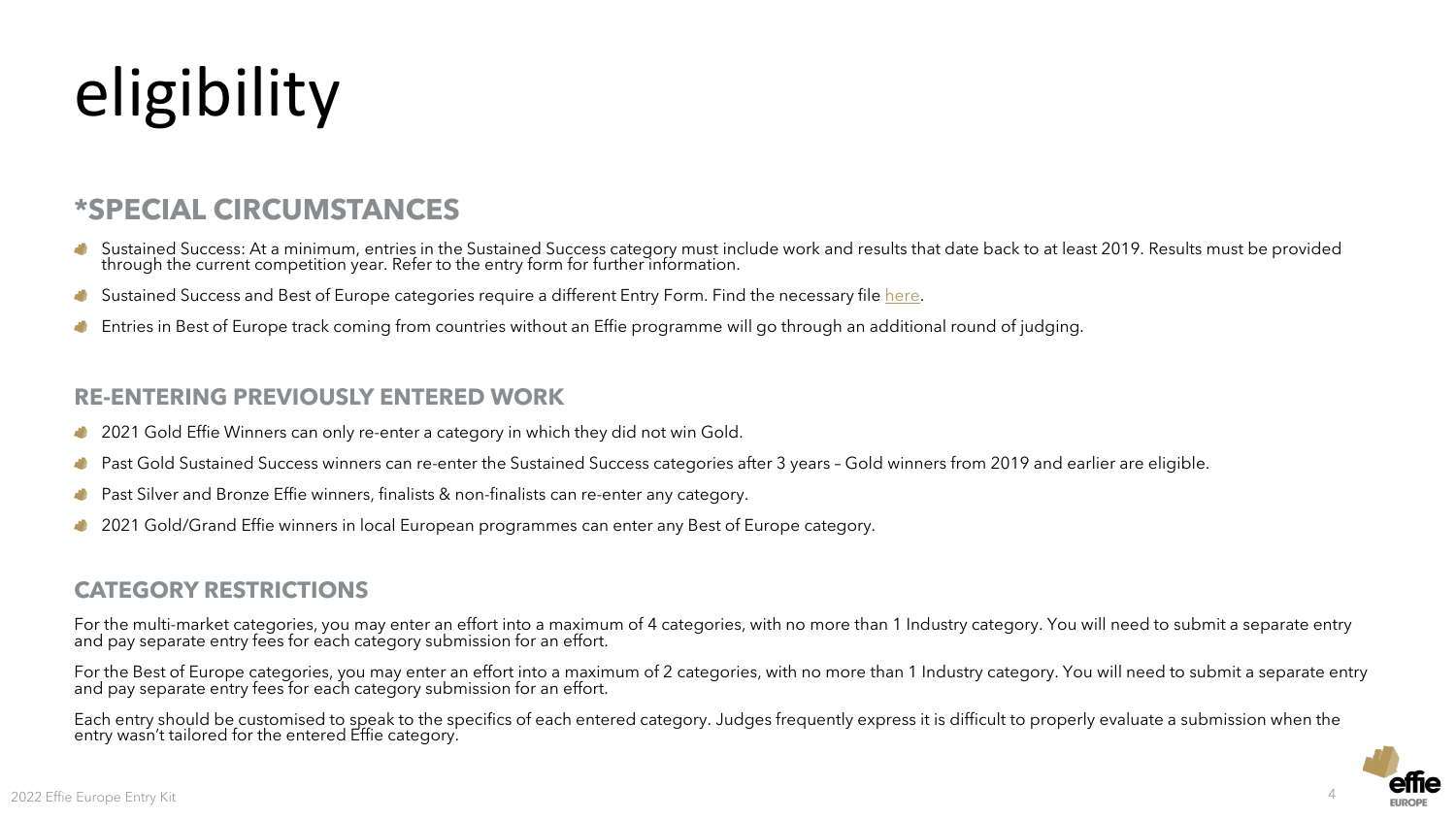# <span id="page-4-0"></span>deadlines & fees

| <b>DEADLINE</b>        | <b>DATE</b>  | <b>FEE (Member/non-Member)</b><br><b>Multi-market &amp; Positive Change Best of Europe</b> | <b>FEE</b> |
|------------------------|--------------|--------------------------------------------------------------------------------------------|------------|
| <b>First Deadline</b>  | 29 July      | €995 /€1795                                                                                | €695       |
| <b>Second Deadline</b> | 29 August    | €1295/€2095                                                                                | €845       |
| <b>Third Deadline</b>  | 12 September | €1395/€2295                                                                                | E995       |

#### NON-PROFIT DISCOUNT

50% off Entry Fees. Automatically applied in the Entry Portal.

#### NEW ENTRANT DISCOUNT: €200 off Entry Fees.

Eligibility: Entrants (lead agency/entering company) that have not submitted in the 2019-2021 competitions. Discount: on all entries you submit (except for Best of Europe categories). Discounts cannot be applied until you have created an account in the Entry

Portal. Once your account is active, please request the discount by emailing **kasia.gluszak@eaca.eu**.

Entry fees are locked based on the date of submission - all requirements must be met in order to submit your entry. Fees increase the morning after each deadline at 6am CET. Entries are non-refundable after time of entry.

#### PAYMENT DETAILS

Payment is accepted via credit card or bank transfer. When submitting your entry, you can choose to pay at that time via credit card, or to generate an invoice to be used for payment processing. Bank transfer instructions will be provided on your invoice.

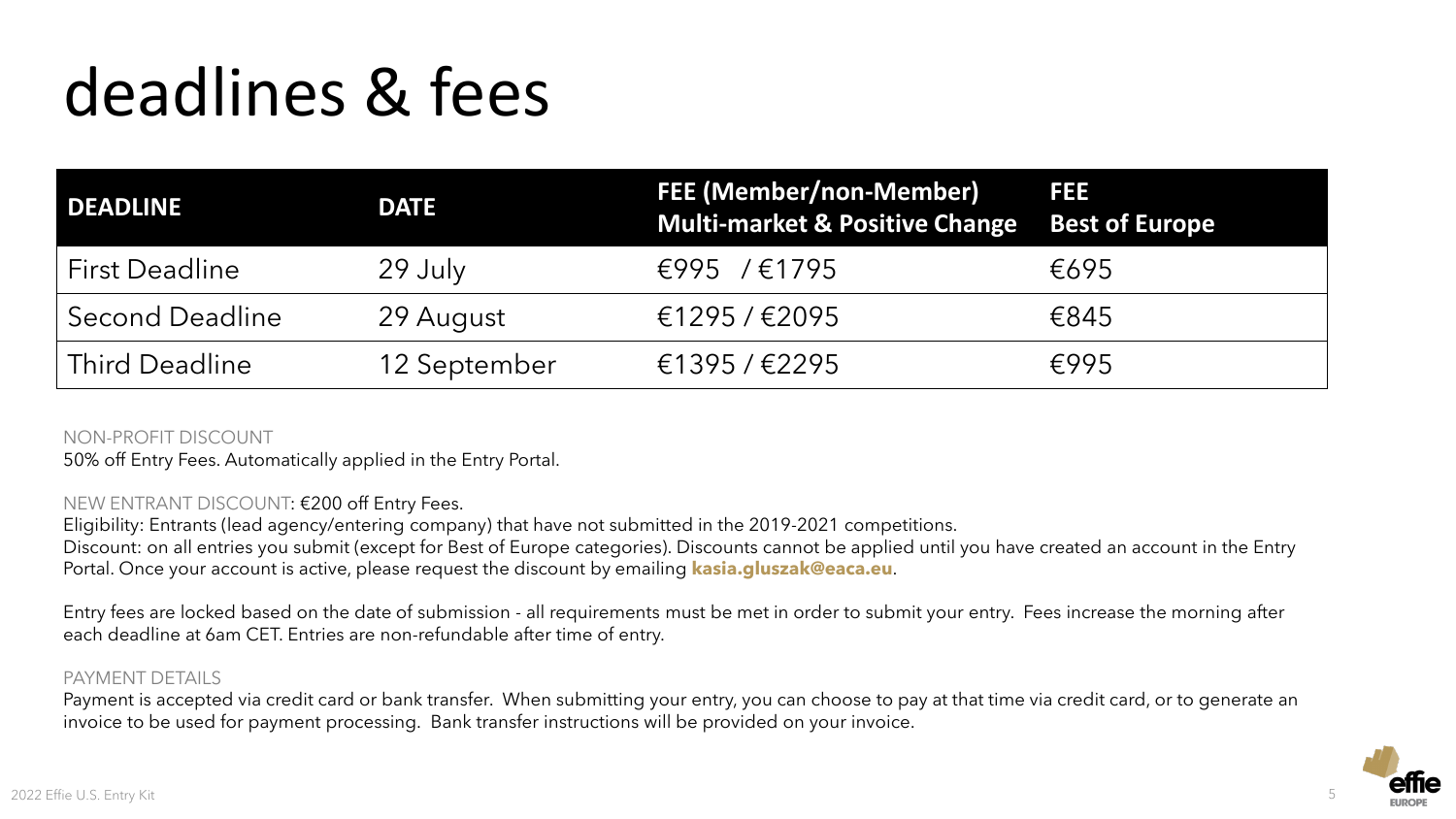### <span id="page-5-0"></span>how to enter

### **Entries are submitted online in the Entry Portal at [https://effie-europe.acclaimworks.com.](https://effie-europe.acclaimworks.com/)**

**[Download the Entry Form Guide & Template here.](https://www.effie-europe.com/call-for-entries/entry-materials/)** Entrants can use the Entry Form Guide & Template to draft their responses and collaborate with team members, partner agencies, and clients. The template includes all required fields that must be provided in order to submit your entry. In the Entry Portal, entrants will need to copy their answers to each question on the entry form into the corresponding question.

Please give yourself enough time to complete all requirements within the entry portal before your intended entry deadline.

There are dedicated Entry Forms for submissions into the Sustained Success and Best of Europe categories. All other category submissions use the standard entry form.

### **ENTRY CHECKLIST**

| <b>Reviewed by Judges</b>               | <b>Other Requirements</b>           |
|-----------------------------------------|-------------------------------------|
| $\Box$ Written Entry Form               | $\Box$ Company & Individual Credits |
| $\Box$ Creative Examples (Reel, Images) | $\Box$ Publicity Materials          |
|                                         | $\Box$ Case Background              |
|                                         | $\Box$ Authorisation & Verification |



6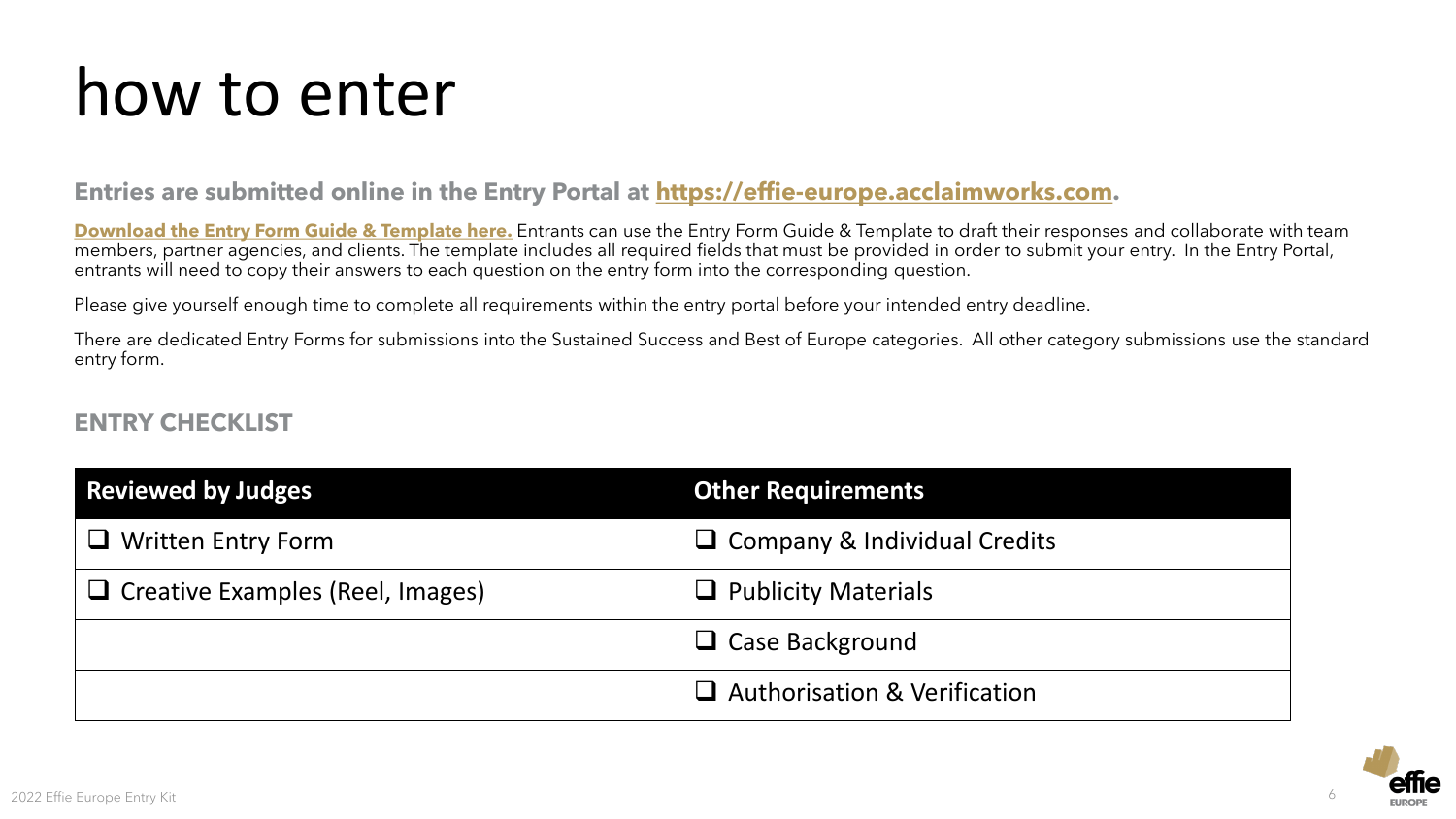# <span id="page-6-0"></span>the entry: overview

The written entry tells the story of the effort from beginning to end. Each part of the submission should work together and tell a story. Judges are industry professionals – think through the questions they may ask and address those questions within your responses. Because jurors are reviewing up to 15 cases in a session, it is important that your entry is clear, concise, and engaging. Review the entry form questions in detail and utilise Effie's resources like the Effective Entry Guide & past winning cases.

#### **Judges may not know about category norms or nuances within your brand's industry, so it is critical to provide context throughout the written case**.

The entry form is aligned to Effie's Pillars of Marketing Effectiveness:

### **SCORING SECTION 1: CHALLENGE, CONTEXT & OBJECTIVES (23.3% of score)**

In this section, judges evaluate whether they have the necessary context about your industry category, competitors, and brand to understand your entry and the degree of challenge represented by your objectives. Judges will assess the case for both suitability and ambition within the framework of the challenge. Weight will be given to the degree of difficulty and whether the entrant has provided the context to evaluate the case's effectiveness in this section.

### **SCORING SECTION 2: INSIGHTS & STRATEGY (23.3% of score)**

This section prompts you to explain your strategic process and thinking to the judges. Your idea should be borne from these unique insights.

### **SCORING SECTION 3: BRINGING THE STRATEGY & IDEA TO LIFE (23.3% of score)**

This section relates to how and where you brought your strategy & idea to life – including your creative, communications and media strategies and the creative work itself. Judges are looking to understand why you chose specific marketing channels and how they relate to your strategy and audience. Your creative work, as shown in the Creative Reel & Images, and the Investment Overview are judged as part of this scoring section.

### **SCORING SECTION 4: RESULTS (30% of score)**

This section relates to your results. Be sure to provide context (category/prior year) and explain the significance of your results as it relates to your brand's business. Tie results back to the objectives outlined in Section 1.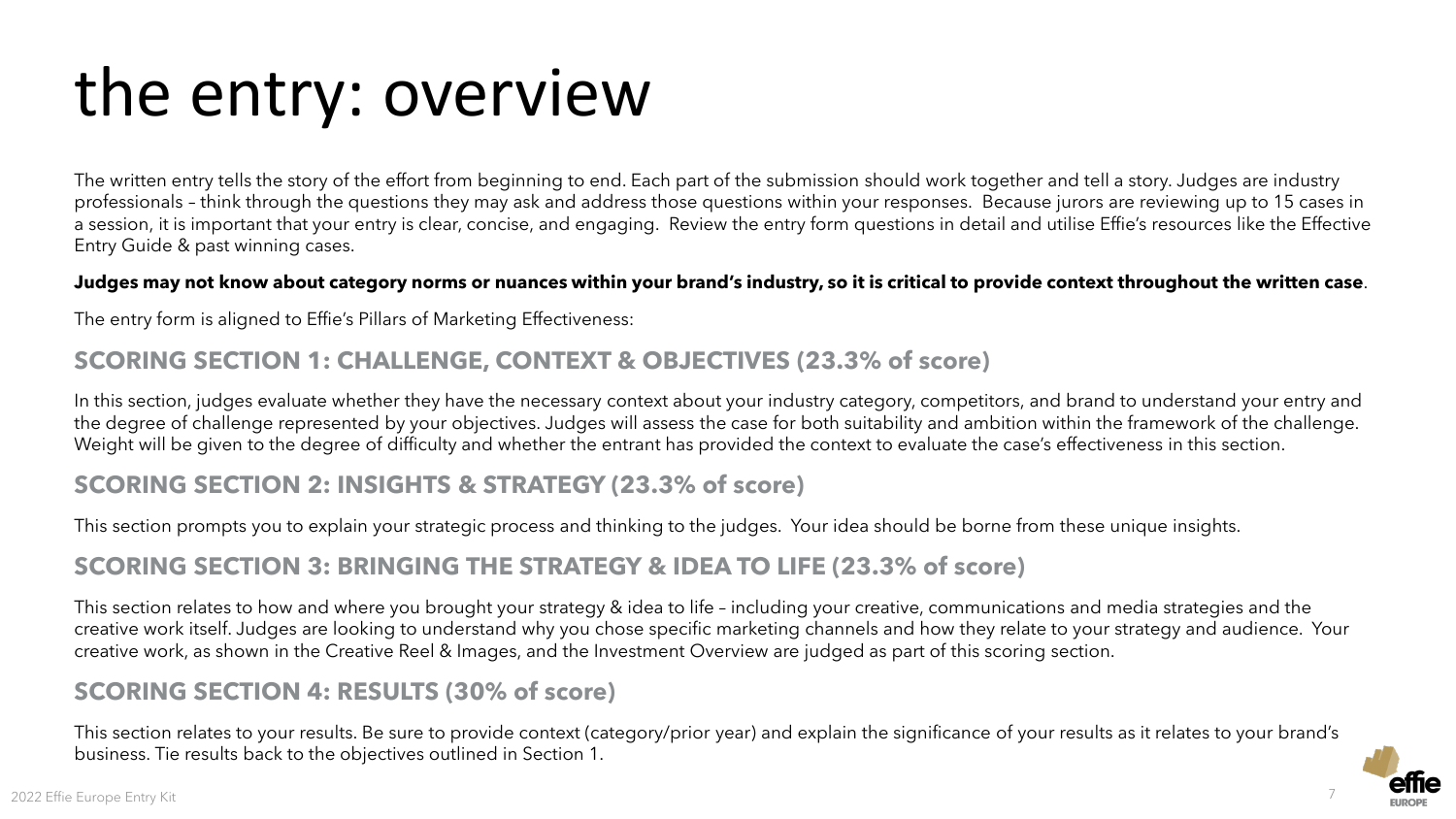# the entry: rules

The following will result in disqualification and entry fees will be forfeited:

**Failing to adhere to the Effie Europe Eligibility rules.** Data presented must be isolated to Europe, and the Effie eligibility period is 01/01/2021-31/03/2022 for multi-market/positive change effies and 01/01/2020-31/03/2022 for Best of Europe categories. No results after 01/31/22 may be included. Data prior to the eligibility period may be included for context. \*See the **[Eligibility section](#page-2-0)** for further details & special exceptions.

**Entry does not meet category definition requirements.** Entries are judged based on effectiveness within the entered category.

Agency names/logos published in the entry form or in the creative materials. Effie is an agency-blind competition; no agency names should be included in the materials that judges will review (entry form, investment overview, creative reel, creative images). Do not include any agency names in your sources – this includes agency names other than your own. The source of data should be referenced as "Agency Research," "PR Agency Research," "Media Agency Research," etc.

**Data not sourced.** All data, claims, facts, etc. presented anywhere in the entry form must reference a specific, verifiable source. Sources must be as specific as possible in documenting all evidence, while not citing specific agency names. Provide source of data, type of research, and the time period covered. The Entry Portal is set up to encourage sourcing via footnotes. Refer to the "sourcing data" page for more information.

**Directing Judges to External Websites.** Entrants are judged solely on the materials presented in their written entry and creative examples (creative reel + images). Entrants are not permitted to direct judges to websites for further information or for further examples of work.

**Missing Translation.** All non-English creative work must include translation via subtitles or the Translation field on the Creative Examples tab.

**Violating Creative Example (Reel, Images) Rules.** Entrants must follow all creative rules as outlined in the entry kit. This includes but is not limited to: competitor logos/creative work and results may not be included in the creative examples; time limits must be followed. See full rules, including guidelines on editing and content, in the Creative Requirements section of the entry kit.

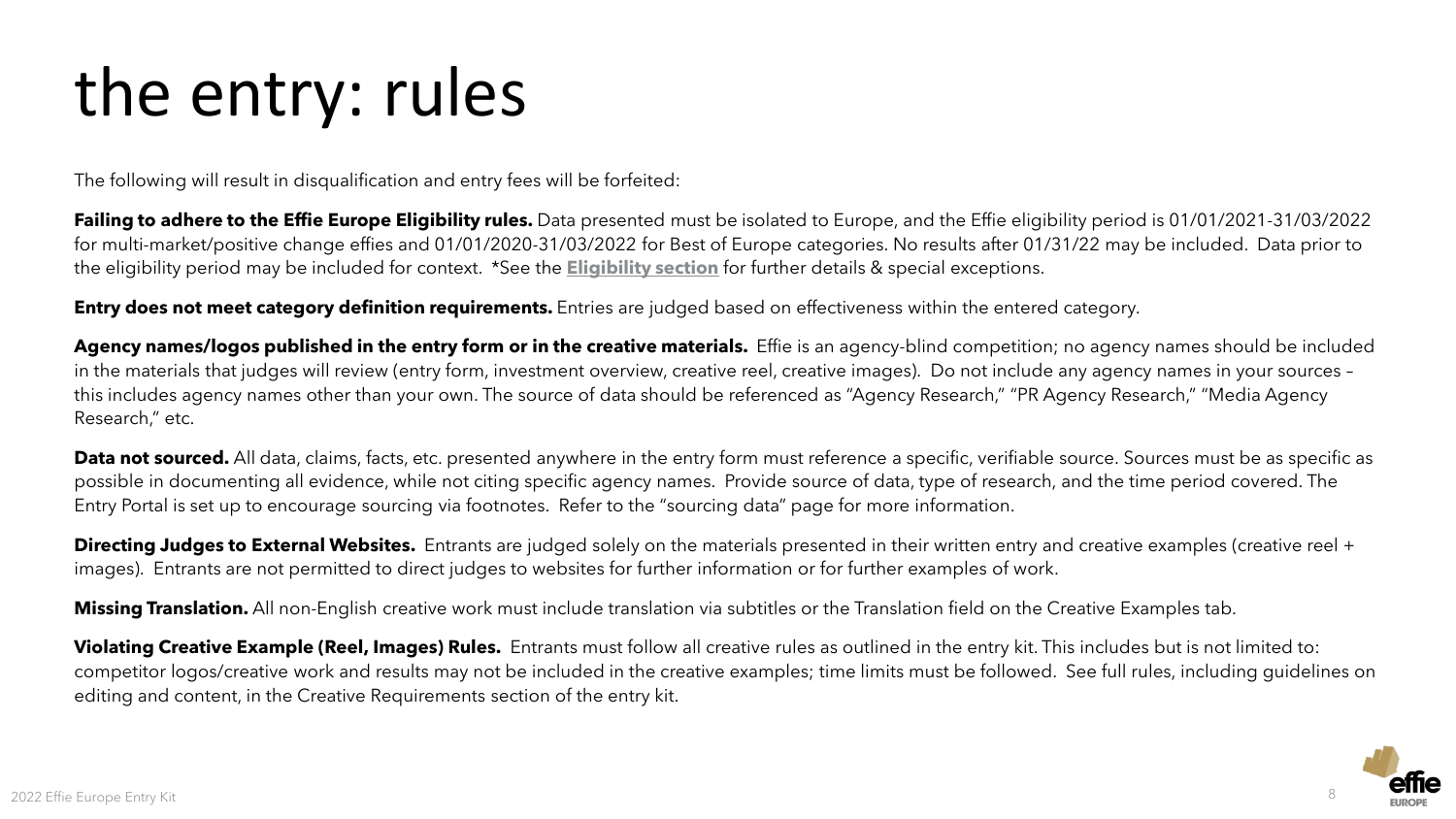# the entry: sourcing data

All data, claims, facts, etc. included anywhere in the entry form must include a specific, verifiable source. Entries that do not source data will be disqualified.

In the entry portal, the entry form has a SOURCING box provided at the bottom of each scoring section for all references/footnotes. This allows entrants to provide sourcing affecting word limit restrictions.

- 1. When submitting your responses to questions 1-4, you must provide a source for all data and facts. At the end of a sentence that requires a source, use the SUPERSCRIPT feature to number your sources.
- 2. In the Sourcing box, numerically list your citations.

### **SUGGESTED SOURCING LAYOUT**

Source of Data/Research, Research/Data Type, Dates Covered.

Note: Judges cannot click on external websites, so if citing a website, please also include key sourcing details via text (e.g. publication, article name, date).

### **ADDITIONAL GUIDANCE**

Because of Effie's specific eligibility time period, entrants are required to include the dates covered for all results data presented in your case.

All data must be included in your response to questions 1-4. Entrants may not add additional information or explanation in the sourcing section. The sourcing sections may only be used to provide citation.

Use the specific name of the company to reference a source except when the source is an agency (ad, media, or other). Because Effie is an agency-blind competition we require agency research to be referenced via the term "Agency Research." This applies to all agencies, not limited to the entering agency. For increased specificity, entrants are encouraged to list type of agency when applicable, such as: PR Agency Research, Media Agency Data, etc. As with all other sourcing, include any other relevant citation information (type of research/data, dates covered, etc.). Research companies should be cited by name & judges encourage third-party data when available.

Effie Europe reserves the right to check all sources provided for accuracy.

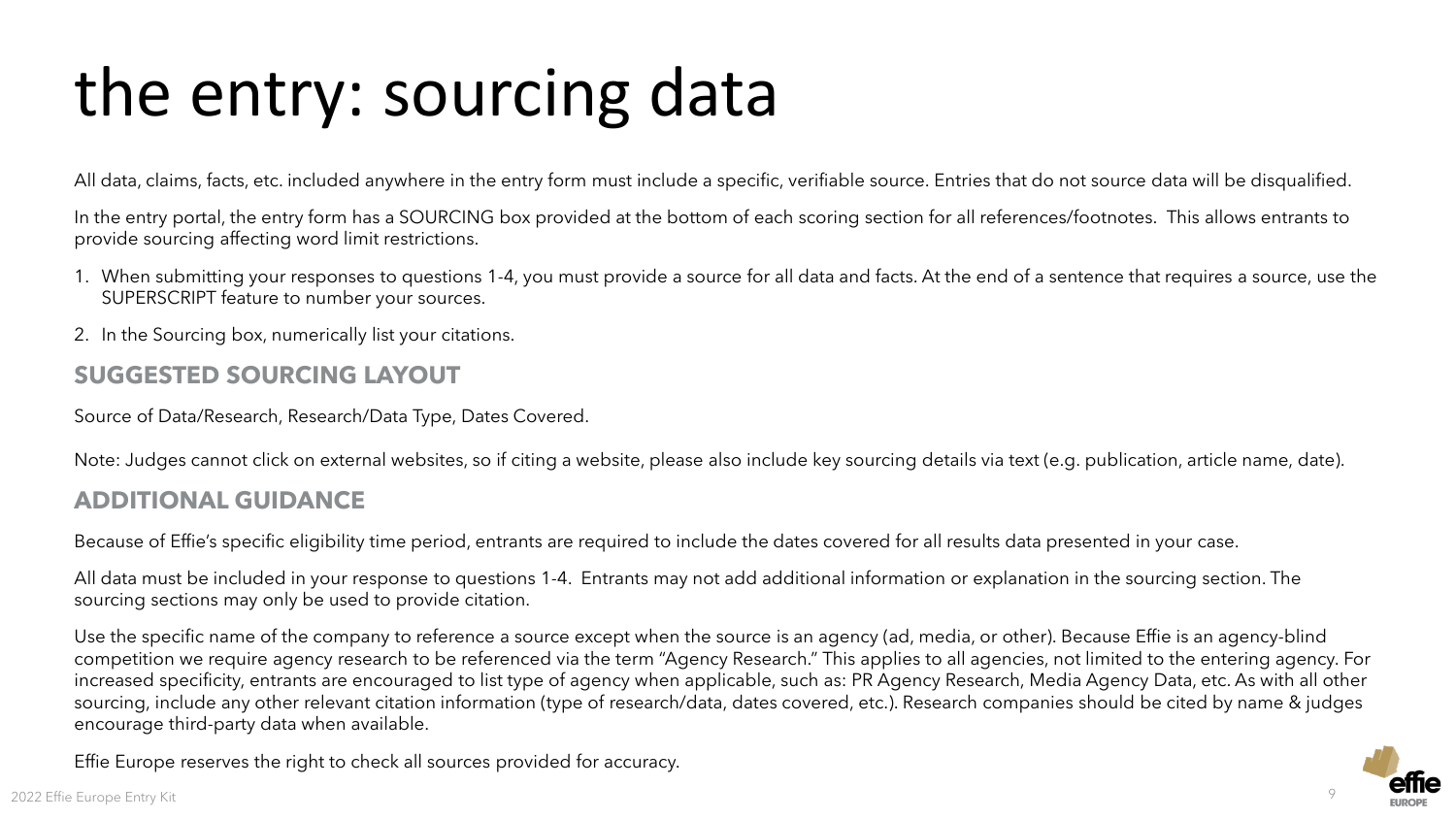# the entry: creative reel

#### **PURPOSE OF THE REEL: SHOWCASE EXAMPLES OF HOW YOU BROUGHT YOUR IDEA TO LIFE.**

Your creative work is scored as part of Scoring Section 3: Bringing the Strategy & Idea to Life, which also includes your written response to Questions 3A-3C and the data presented in the Investment Overview. This section as a whole accounts for 23.3% of the total score.

#### **CONTENT**

At least one example of each integral touchpoint must be shown. To keep the focus on the creative work, judges recommend that 70% of the reel is spent showing examples of creative work the audience experienced, or other materials created to bring the idea to life internally or externally. There may be situations where this is not possible. In those instances, ensure that the judges are seeing a breadth of your work. They key is to ensure the judges are left with a thorough understanding of how your idea and strategy were brought to life – any set-up (re: context, challenge) should not impede the judges' ability to have this clear understanding. It can be helpful to label each creative example by type of media (TV spot, Radio spot, etc.) in situations where it may not be clear.

#### **No results (of any kind) may be included – this will result in disqualification.**

3-minute maximum; it is not required to utilise all three minutes. Sustained Success Entries: 4-minute max; review all requirements in the category definition.

#### **JUDGING CONTEXT**

Judges are required to read the written case before viewing the creative reel, so it is not necessary to repeat your written case. As a reminder, any set-up or explanation may not interfere with the judge's ability to review sufficient examples of your creative work and other materials representing how the idea was brought to life. Examples submitted must directly relate to your Objectives and Results outlined in the written form and must have run in the marketplace.

You do not need to feature all items selected in the touchpoints checklist (from the Investment Overview), only those integral to the case's success that are explained in your written case. Points will be deducted if the importance of print ads, for example, is mentioned in the written case, but not demonstrated in the reel. Alternatively, elements that are shown in the reel, but not outlined in the written case are cause for down scoring. The reel should complement your response to Questions 3A-3C.

Because the judges read the written case first and the focus of the reel is on the work, no results – hard or soft - may be included in the reel. Judges are aware that results are not allowed in the reel and express frustration when entrants submit reels with statements that reference results.

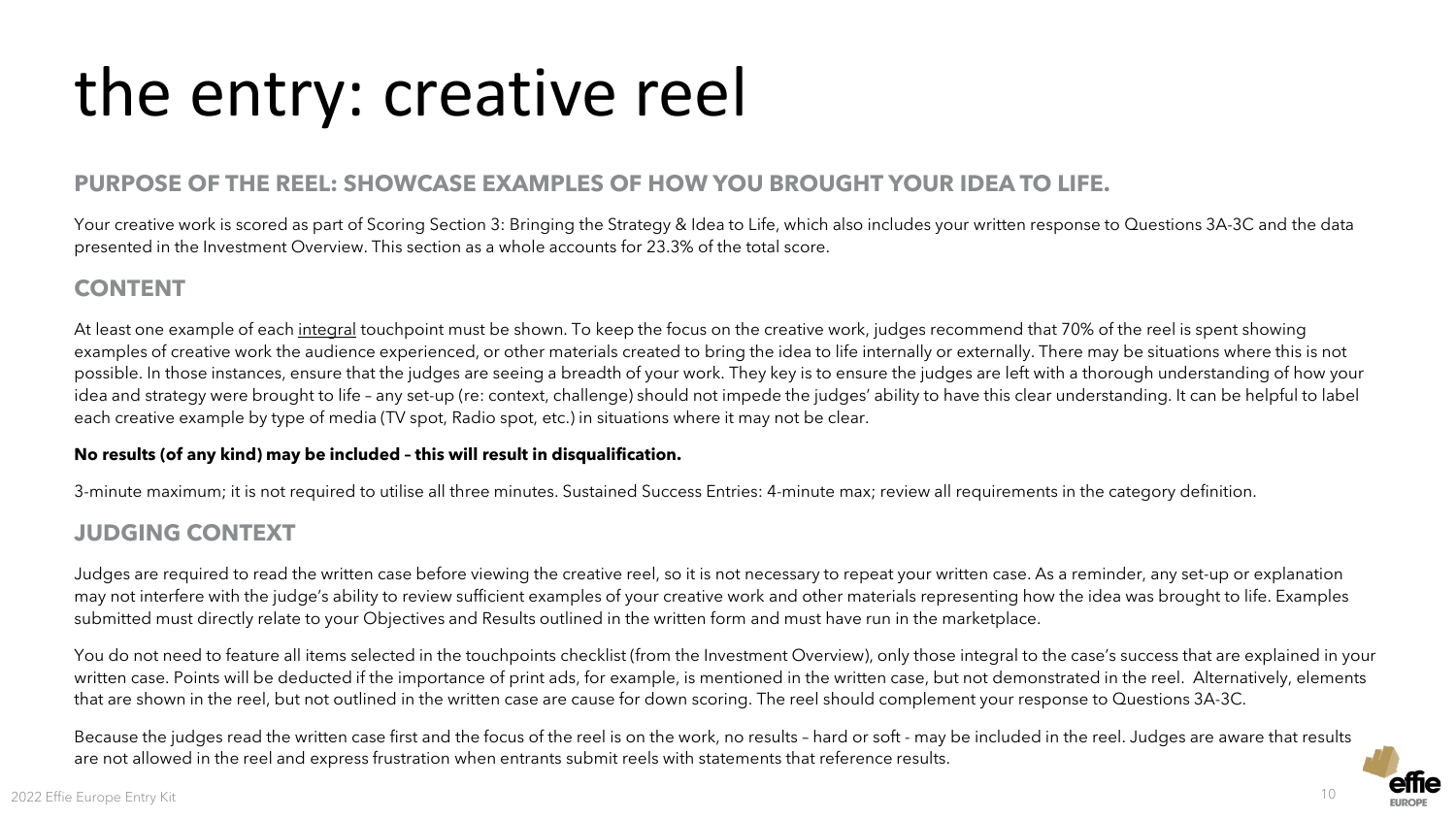# the entry: creative reel

**At least one complete example** of each integral touchpoint, as described in your written response in Scoring Section 3.

Video clips that are over 60 seconds may be edited down for time; but entrants are encouraged to keep as close to the original as possible.

If showing multiple examples of a touchpoint (e.g. 3 TV spots), after you show one example in full, it is ok to edit down the additional examples for time.

### **MUST INCLUDE DO NOT INCLUDE**

Results of any kind.

Agency names, logos, images.

Competitor creative work or logos. (Exception: permitted if competitor logos/work were included in your campaign materials. Competitors may be mentioned verbally.)

Editing that will misconstrue what your audience viewed (e.g. changing the audio during a TV spot).

Any confidential information, as creative reels will become public for finalists & winners.

1 creative reel per entry.

3-minute maximum (Sustained Success: 4-minutes).

250 MB maximum file size.

.mp4 format.

High Resolution: 16:9 at 1920x1080.

Do not include any agency names/logos in the video or in the file name.

### **SPECS TALENT / LICENSING**

Do not add music/stock images that did not run in your original creative work to your reel unless you secure the rights to include those supplemental materials.

Effie Europe shows the work for educational purposes of honoring effective marketing ideas and the successful teams (client and agency) creating them. In our experience, as long as the talent/music were used in your original creative work, you should not run into an issue with rights/licensing.



11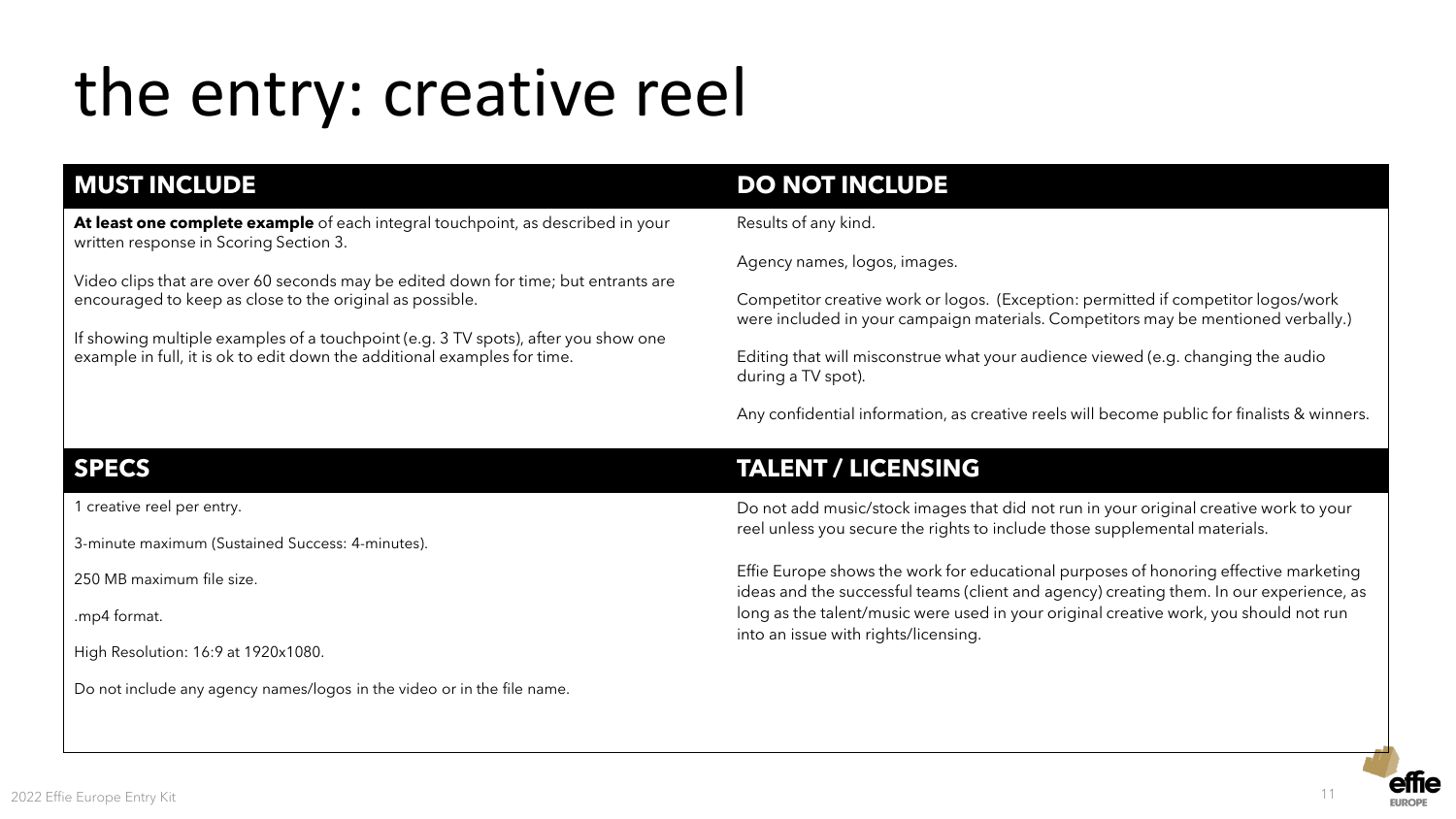# the entry: creative images

### **Images of the Creative Work: 2 images required; 6 images maximum**

After the judges read your case and watch the reel, they review images of your work. Images uploaded should complement your reel and help the judges better evaluate creative elements that ran in front of your audience.

It can be helpful to provide images of work best seen as a still image (e.g. website, print ad, direct mail piece, etc.). Or, you may wish to upload work that you want judges to get another look at after watching the reel.

This is an opportunity to showcase your creative work:

- Highlight elements that are better seen as a still image vs. video format.
- Draw further attention to key elements you wish to highlight.

**Technical Requirements:** .jpg format, high-res. 15 MB max. Do not include agency names or logos on any creative materials (including file names) submitted for judging.

Creative images will be shown publicly if your case is a finalist or winner.

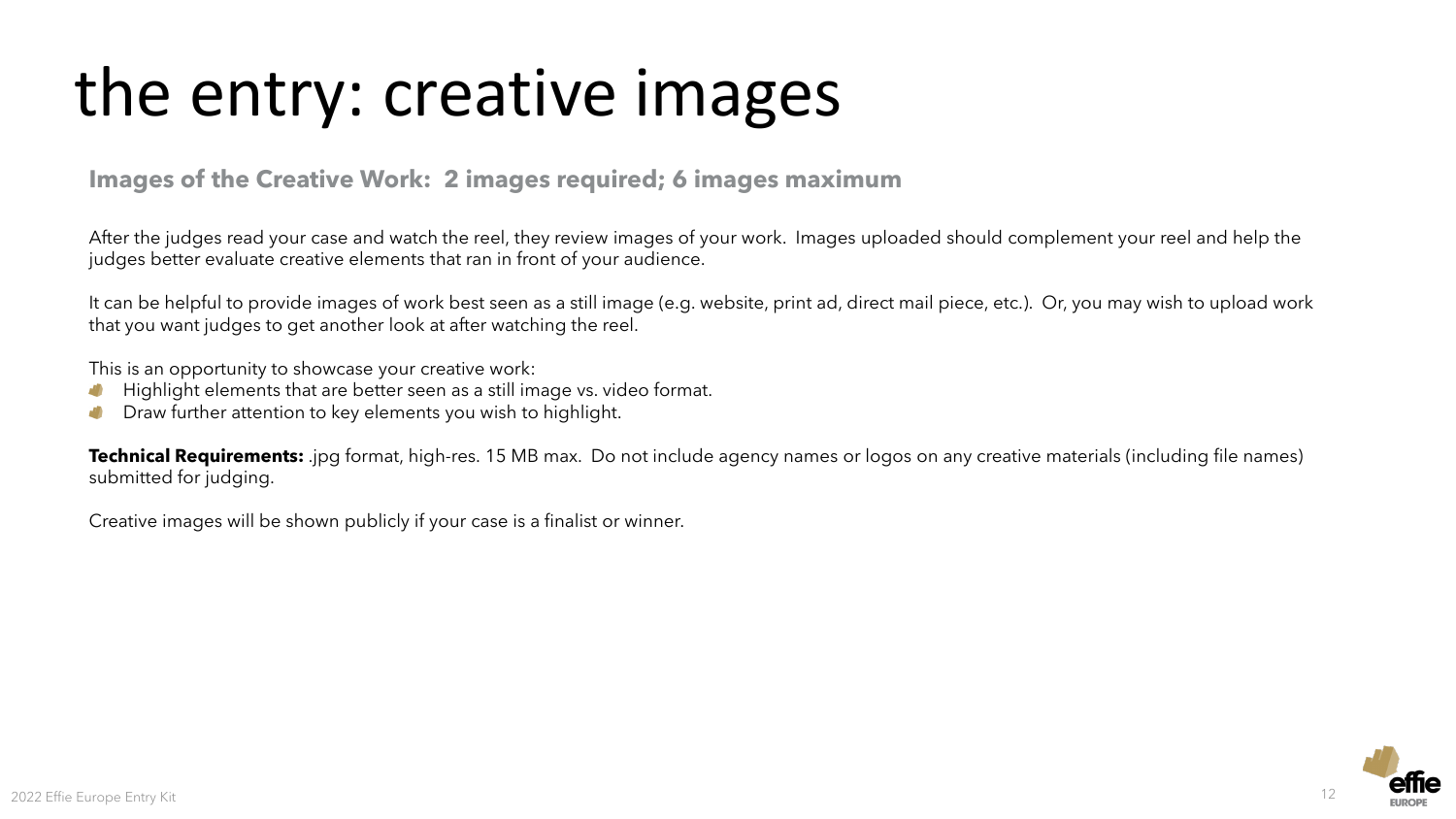# <span id="page-12-0"></span>other requirements: publicity

Entrants are required to provide the below publicity materials at time of entry.

### **PRIMARY PUBLICITY IMAGE**

This should be an image of the work that best represents your case. This image will be the primary image of the work for publicity and promotional purposes if the case is a finalist or winner.

**Specs:** High res, CMYK format, 100% of size. 15 MB max.

### **LEAD AGENCY & CLIENT LOGOS**

Provide company logos for the Lead Agency and Client. Logos are not required for companies designated as Contributing Companies.

**Specs:** ai/eps preferred; jpg/png also accepted.

### **CREATIVE EXAMPLES FROM JUDGING**

The Creative Work provided for judging (images, reel) will also be used for publicity purposes.

### **PUBLIC CASE SUMMARY**

In 100 words or less, provide a summary of your case with no confidential information included.

### **STATEMENT OF EFFECTIVENESS**

In 15 words or less, provide a statement that exemplifies the results of the case, ensuring no confidential is included.

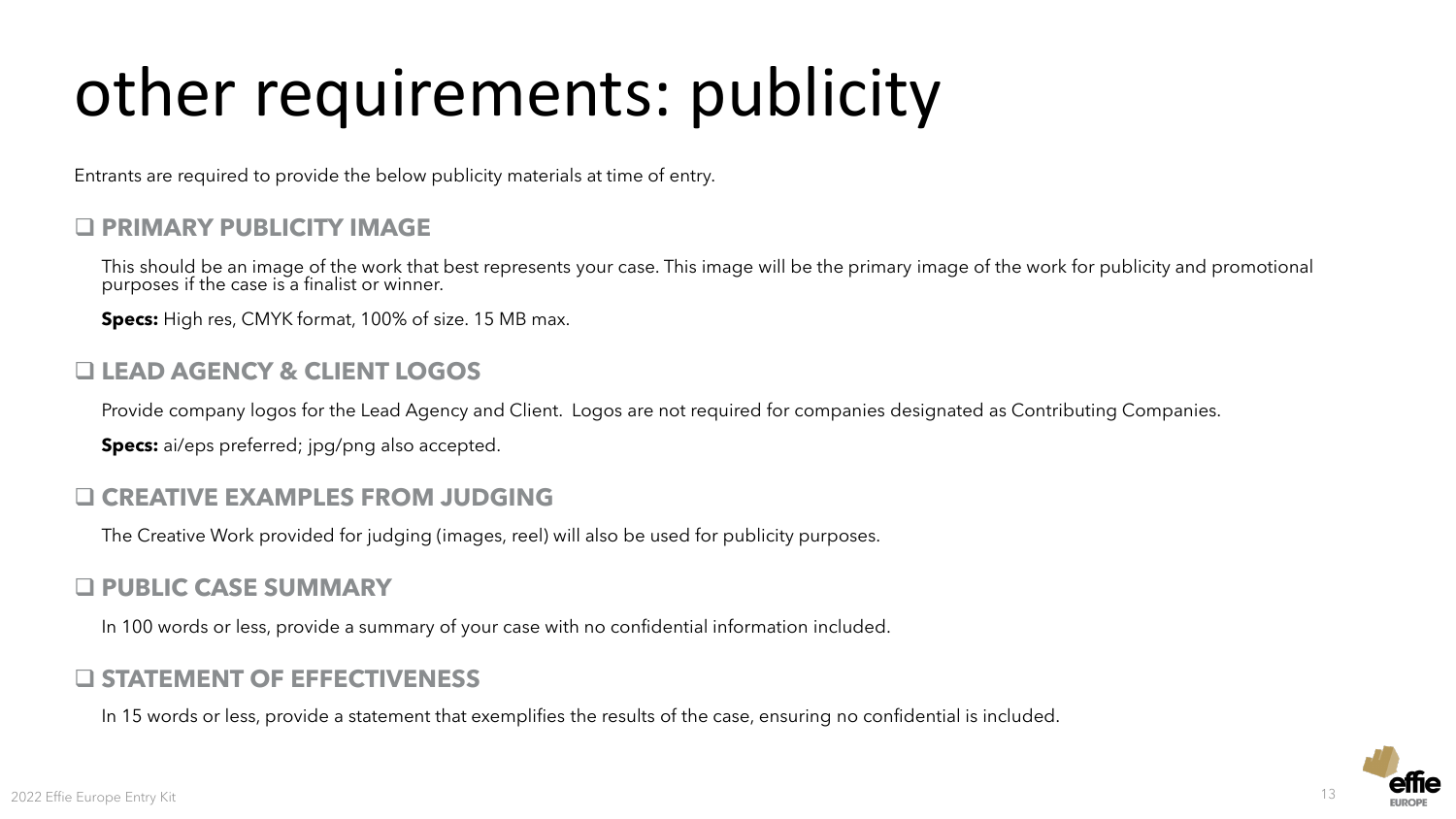# other requirements: credits

Effie recognises the effective teamwork needed to create an effective case. You are required to credit all creative and strategic partners who contributed to the effort. Think carefully about your partners – clients; agencies (full service, media, digital, promo, PR, event, etc.), media owners; retailers; etc.

#### **COMPANY CREDITS INDIVIDUAL CREDITS Lead Agency** (1 Required, 2 Maximum) **Client** (1 Required, 2 Maximum) **Contributing Companies** (0 Required, 4 Maximum)

**CO-LEAD AGENCIES:** You may credit a second Lead Agency and they will be given equal recognition by Effie Europe. In order to be considered a second lead agency, you must certify that the work done by each agency was of equal weighting and each agency deserves equal recognition. Second Lead Agencies must be designated at time of entry – you may not add or remove second lead agencies after the entry period.

**IN-HOUSE WORK:** If you are an advertiser submitting in-house work, please list your company as both the Lead Agency & Client.

Please confirm the spelling and formatting of other company names to ensure they will receive proper credit in the Effie Index and in all forms of publicity if your effort is a finalist or winner.

**Primary Individual Credits (0 Required, 10 Maximum) Secondary Individual Credits (0 Required, 30 Maximum)** 

Primary Individual Credits will be utilised in situations where space is limited; otherwise all individuals will be listed in the credits.

Individuals credited on your case must be current or former employees of any one of the credited companies.

 $14$ 

**Effie's policy is that those recognised on the work at time of entry deserve recognition at time of win. At no time will Effie permit individual or company credits to be removed or replaced.**

Client & Lead Agency credits are considered final at time of entry and cannot be added after the entry is submitted. Credits must be reviewed by senior account leadership and approved via the Authorisation & Verification Form, which can be downloaded in the Entry Portal after you have input all credits.

Additions to company and individual credits will only be permitted after time of entry if the entry did not already credit the maximum number. Credit additions require a €200 fee and will not be permitted after 12 September 2022. All credit requests will be reviewed and accepted at the discretion of Effie Europe and are not guaranteed.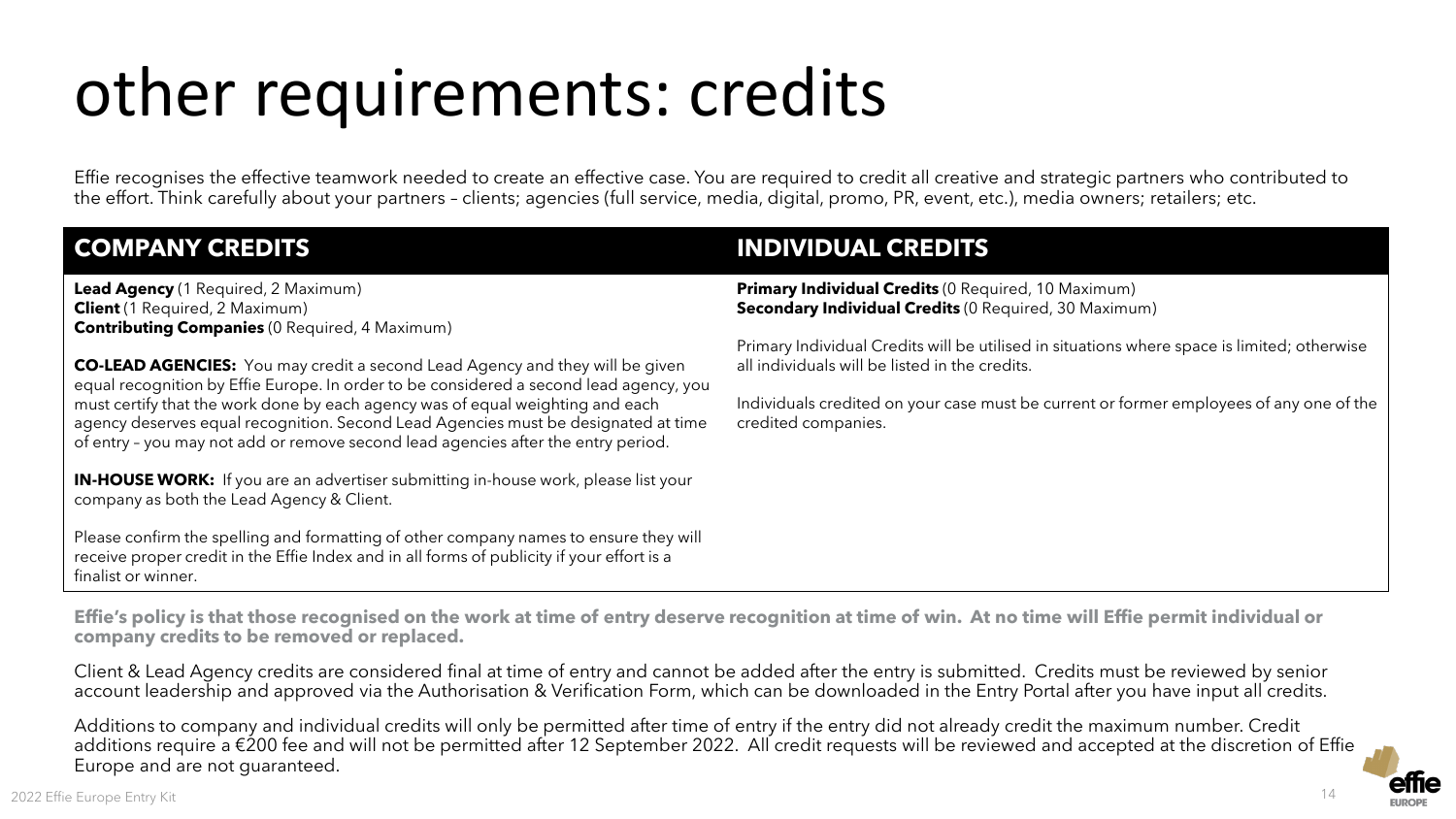# <span id="page-14-0"></span>confidentiality & publication

Effie Europe stands for effectiveness in marketing, spotlighting marketing ideas that work and encouraging bettering the industry and a thoughtful dialogue about the drivers of marketing effectiveness. In order to help fulfill this mission and provide learning to the industry, Effie relies on entrants' willingness to share their finalist and winning case studies with the industry.

By providing permission to publish your written case, you are:

**Bettering the industry.** By allowing other marketers to learn from your success, you are inspiring the industry to raise the bar and make their marketing better.

#### **Bettering the future leaders of our industry.**

Colleges and universities use Effie case studies in their courses to teach students how to write their own effective submissions by learning from yours.

#### **Showcasing your team's success in achieving one of the top marketing honours of the year.**

Effie wins help attract new talent, prove the importance of marketing in business, and strengthen agency-client relationships.

We respect that entries may have information deemed confidential. Within the Entry Portal, entrants are asked to set publishing permission for the written entry. Entrants may select from the following options:

#### **PUBLISH AS THE CASE WAS SUBMITTED**

You agree that the written entry form may be published as it was submitted and reproduced or displayed for educational purposes.

#### **PUBLISH AN EDITED VERSION OF THE WRITTEN CASE**

You agree to submit an edited version of your case study for publication which will be reproduced or displayed for educational purposes. You may redact any confidential information; however, you may not redact the entire results section.

The written case is the only portion of the entry that should contain confidential information. For that reason, the written case is the only portion of the entry that is included in the above publication permission policy. The creative work (reel, images), public case summary, and statement of effectiveness should not include confidential information and will be showcased in various ways (Effie website/publications), along with your public-facing written case, if your entry becomes a finalist or winner. Work submitted must be original or you must have the rights to submit it.

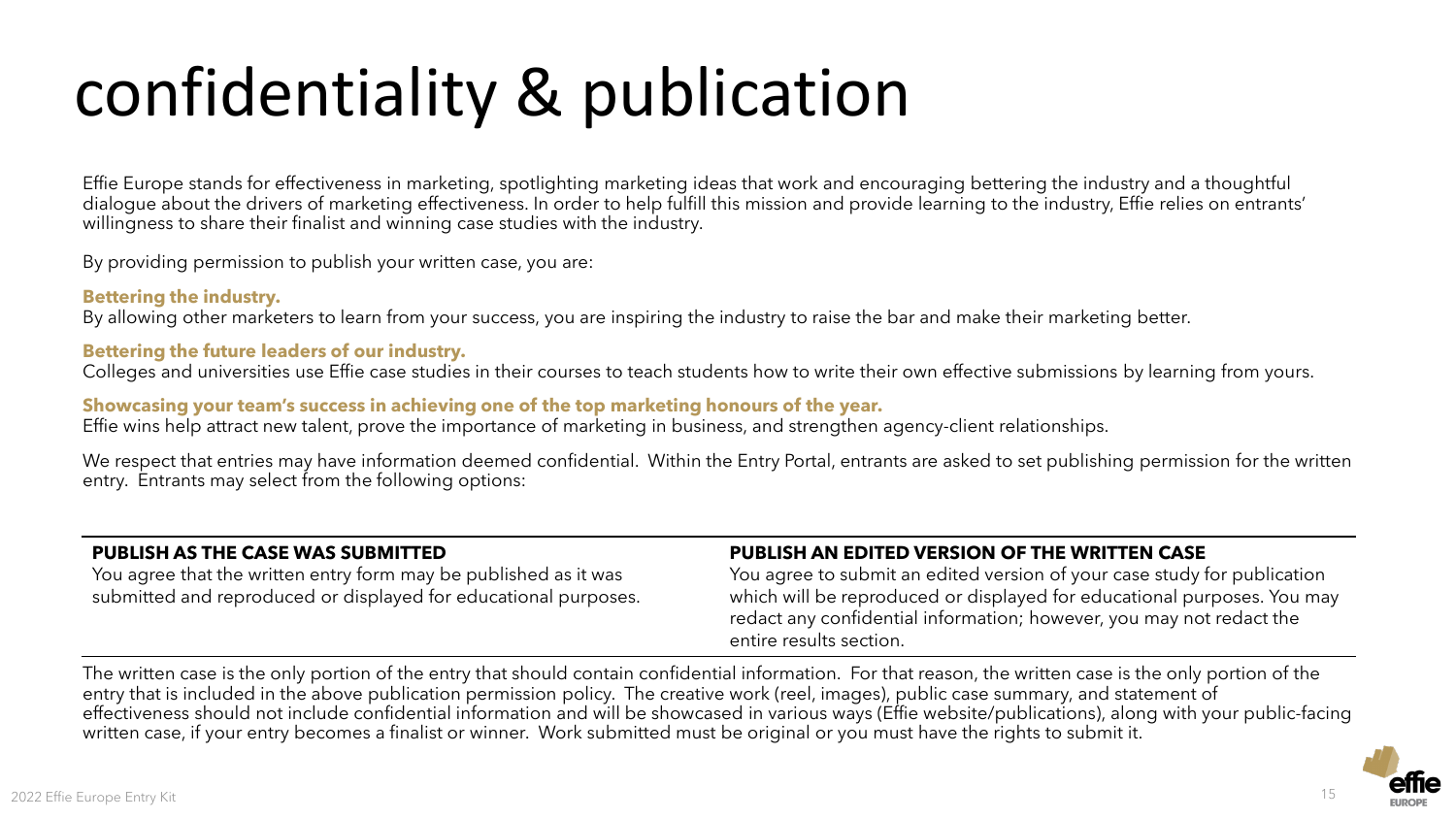# confidentiality & publication

The Effie Awards entry and judging process is designed to help all entrants present their work effectively, while ensuring the confidentiality of classified information.

#### **JUDGING**

Judging events have strict confidentiality protocols and are securely supervised by Effie moderators. Judges are required to sign confidentiality agreements before judging begins. Judges cannot save materials from the judging session and are individually matched with entries and categories that do not pose a conflict of interest. For example, a judge from the Beverages industry will not judge the Beverages category.

#### **INDEXING DATA**

While judging is confidential and entrants may select publication permission for their written case, Effie understands some entrants may still have concerns regarding sensitive information. When presenting numerical data within the entry, entrants may choose to provide those numbers as percentages or indexes, so that actual numbers are withheld. As with all data points, be sure to include context so the judges understand the significance of the data. Additionally, unless the entrant opts to allow Effie to publish the entry as it was submitted if it becomes a finalist or winner, only judges will see the written entry as it was submitted.

#### **CREATIVE WORK & PUBLICITY MATERIALS**

The creative material (reel, images, publicity materials) and case summary you submit into the competition become the property of Effie Europe and will not be returned. By entering your work in the competition, the Effie Europe is automatically granted the right to make copies, reproduce and display the creative materials, case summaries, and statements of effectiveness within the context of your Effie entry for education and publicity purposes.

Creative work, case summaries, and the statement of effectiveness may be featured on the Effie Europe website, partner websites, press releases/newsletters, programming/conferences and the Effie Awards Gala. Because materials for publicity & creative work will be published for all finalists & winners, no confidential information should be included in these elements.

Please review the Creative Reel section of the Entry Kit for more guidance on licensing/talent.

In extraordinary circumstances, Effie will review requests to submit an edited reel for publication. Such requests should be submitted if the case becomes a finalist, as non-finalist creative reels are only seen by judges and will not be published.

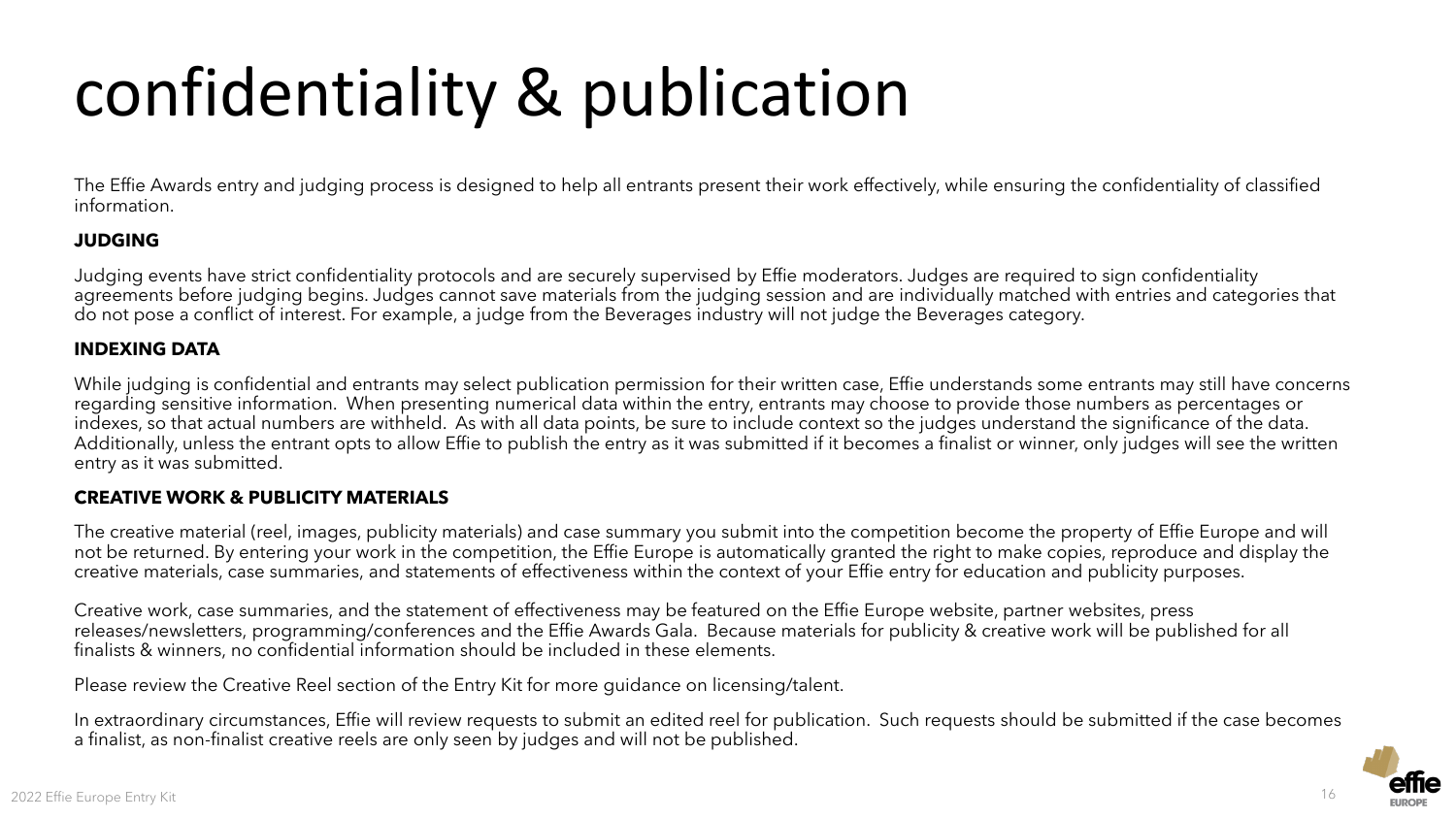# confidentiality & publication

This year's eligibility time period is 1 January 2021 – 31 March 2022 for multi market/positive change effies and 1 January 2020 – 31 March 2022 for Best of Europe categories, and the awards will be presented in November 2022. For some companies, this delay may alleviate some concerns regarding sensitive data.

Companies across the full spectrum – from large to small and across all industry sectors enter the Effie Awards. Effie Europe's confidentiality policy, the ability to index data, the ability to set publication permissions, etc. are all established to ensure that any company can enter their effective work without hesitation.

We recommend nominating your client and agency team members for judging. Participating as a judge is one of the most valuable ways to learn about the award, understand how judging works, and experience our security and confidentiality rules firsthand.

To nominate a judge, please complete our **[Judge Application Form](https://www.effie-europe.com/judging/nominate/)**.

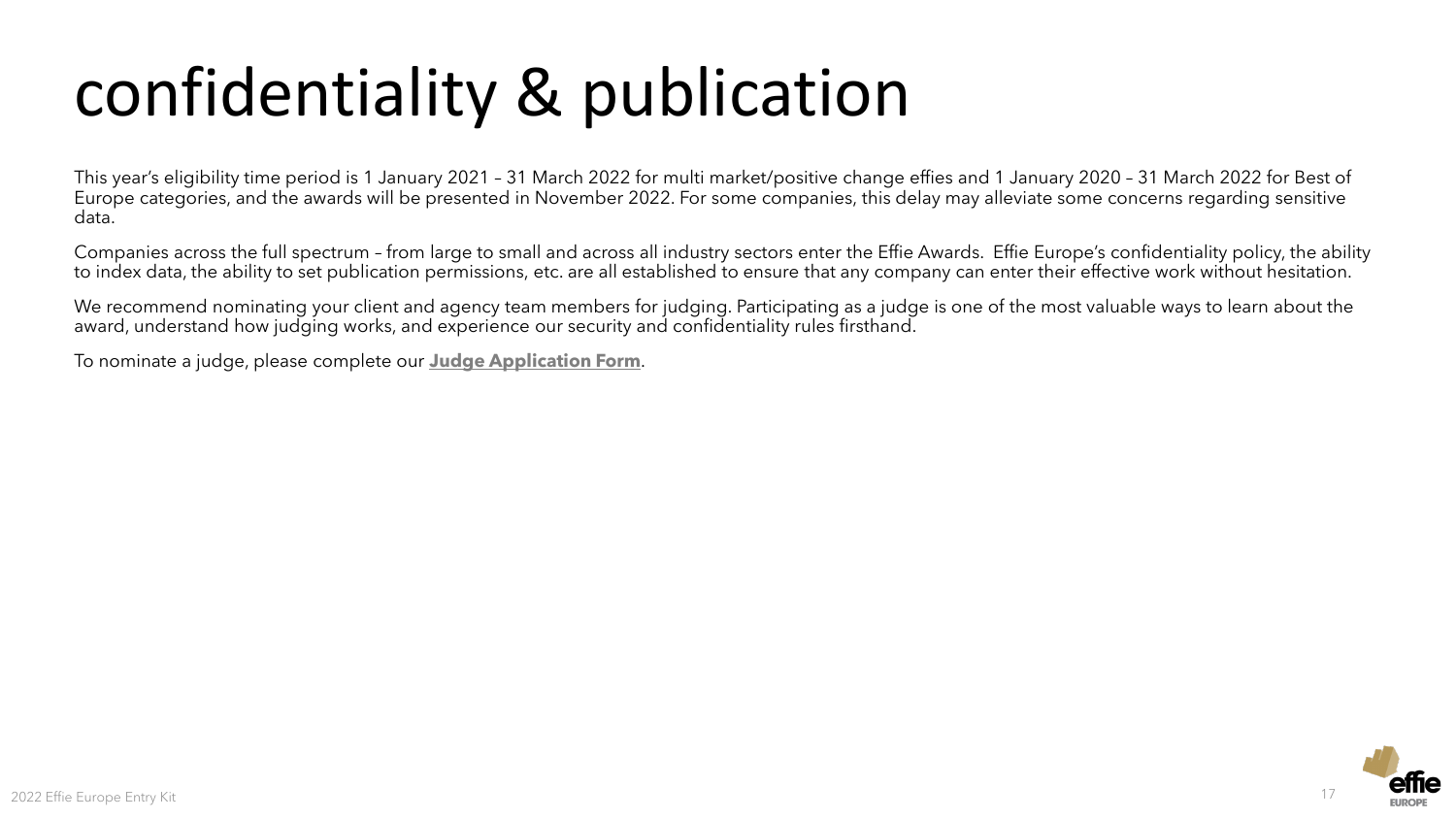# <span id="page-17-0"></span>the effie index

The Effie Index (**[effieindex.com](http://www.effieindex.com/)**), the global ranking of marketing effectiveness, uses the credits submitted at time of entry to tabulate the yearly rankings. Rankings include: Marketers, Brand, Agency, Independent Agency, Network and Holding Company.

If your case becomes a 2022 Effie Europe finalist or winner, the submitted credits will be used to tally the Effie Index results. Because different point values are given to lead and contributing companies, it is critical that all brands and companies are properly credited at time of entry.

We request that all entrants communicate with their own corporate/communications office and the offices of their credited partner companies and/or PR departments to ensure all client and agency company names are credited correctly. This information should be communicated to contributing companies as well.

#### **AGENCY RANKINGS**

Agency office rankings are compiled using the Agency Name and city as listed on the Company & Individual Credits Tab in the Entry Portal. Whether or not the city is included in the "Agency Name" field, the Index rankings will be based on the location of the office using the city fields. Effie encourages consistency year-to-year.

Be sure to guide all teams entering in the competition within your office to list the company name in a consistent manner – this includes consistent capitalisation, spacing, punctuation, abbreviations, etc. This will ensure all finalist/winning cases from your office location can easily be tabulated together.

#### **AGENCY NETWORK & HOLDING COMPANY RANKINGS**

Agency networks and holding companies are selected via a drop down in the Entry Portal.

The way the agency name is entered in that field does not affect the Agency Network or Holding Company rankings, though it will be reviewed for accuracy.

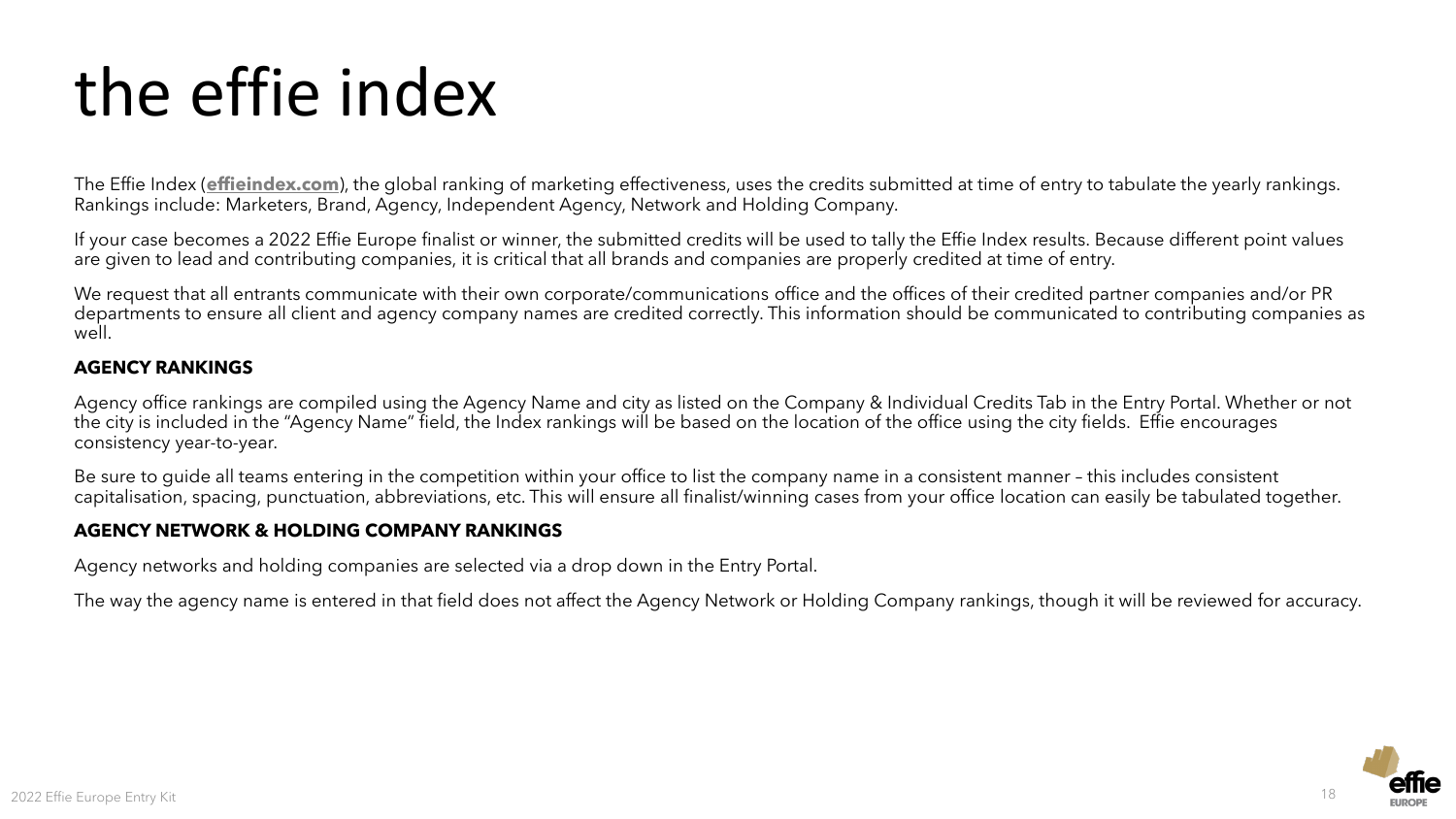# <span id="page-18-0"></span>judging

Your entry will be judged by some of the brightest and most experienced business leaders in Europe. We draw on their experience to not only judge the work of their peers but to highlight learning for the industry overall. Entries are judged in two phases. In both rounds, judges evaluate the written case and creative executions. Scoring is done anonymously and confidentially. Judges provide feedback on each case for the Insight Guide.

Jurors are specifically matched with cases that do not prove a conflict of interest. For example, a judge with an automotive background would not review automotive cases. For this reason, it is critical that entrants provide market and category context in their entries. Give judges a clear understanding of the category situation and explain what your KPIs mean in the context of your category.

The judges' scores determine which entries will be finalists and which finalists are awarded a gold, silver, or bronze Effie trophy. The finalist level and each winning level - gold, silver, bronze - have minimum scores required in order to be eligible for finalist status or for an award. Effie trophies are awarded in each category at the discretion of the judges. It is possible that a category may produce one or multiple winners of any level or perhaps no winners at all – no matter the number of finalists.

The Gold Effie winners are eligible for the Grand Effie Award. The Grand Effie represents the single best case entered in a given year. As the Grand Jury is so senior and they express their collective opinion, the winning case represents both the most effective case of the year and a message that will be sent to the industry about lessons for the way forward.

In all rounds of judging, judges provide scores across Effie's four scoring sections:



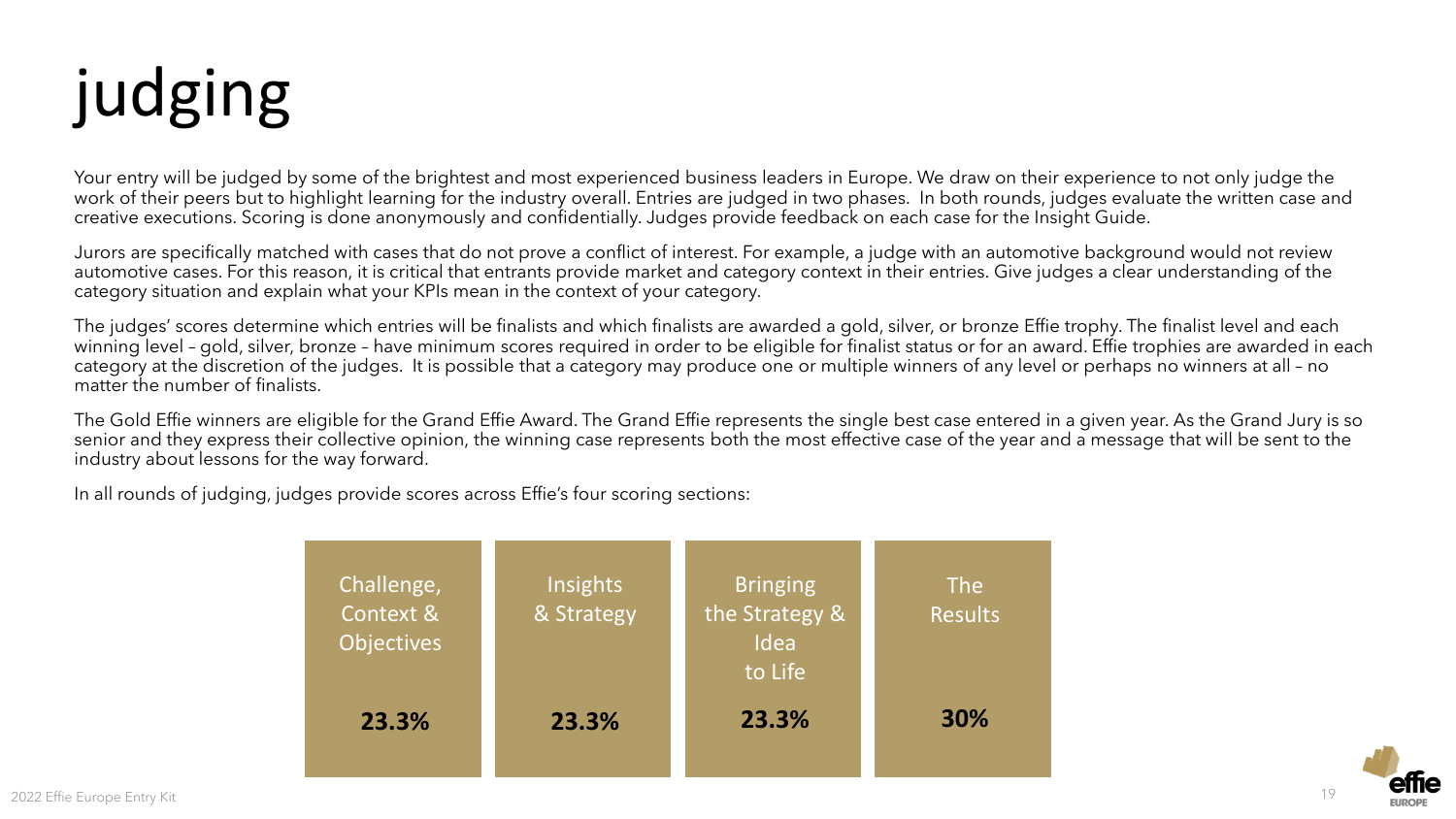# <span id="page-19-0"></span>winning an effie

Receiving an Effie Award signifies your work was one of the most effective marketing efforts of last year, incorporating an insightful strategy, effective creative, and the market results to prove it worked. As the competition continues to grow, winning an Effie is becoming increasingly difficult.

Winner notifications will be sent in Autumn 2022. The 2022 Effie Europe Awards Gala will be held on 30 November 2022.

A complimentary trophy is provided to each winning lead agency and client company. The client and lead agency is the engraving default setting for all trophies, unless co-lead agencies or co-clients are designated, in which case both lead agencies/clients would appear on the trophy. If there is no physical Gala, the complimentary trophies will be shipped to each Lead Agency Main Contact in December 2022, following the gala. The shipping costs will have to be covered by the winning organisation.

If your case is a winner, you can purchase additional personalised trophies with your choice of credited company(ies) or individuals showcased. Contact [kasia.gluszak@eaca.eu](mailto:kasia.gluszak@eaca.eu) to place an order.



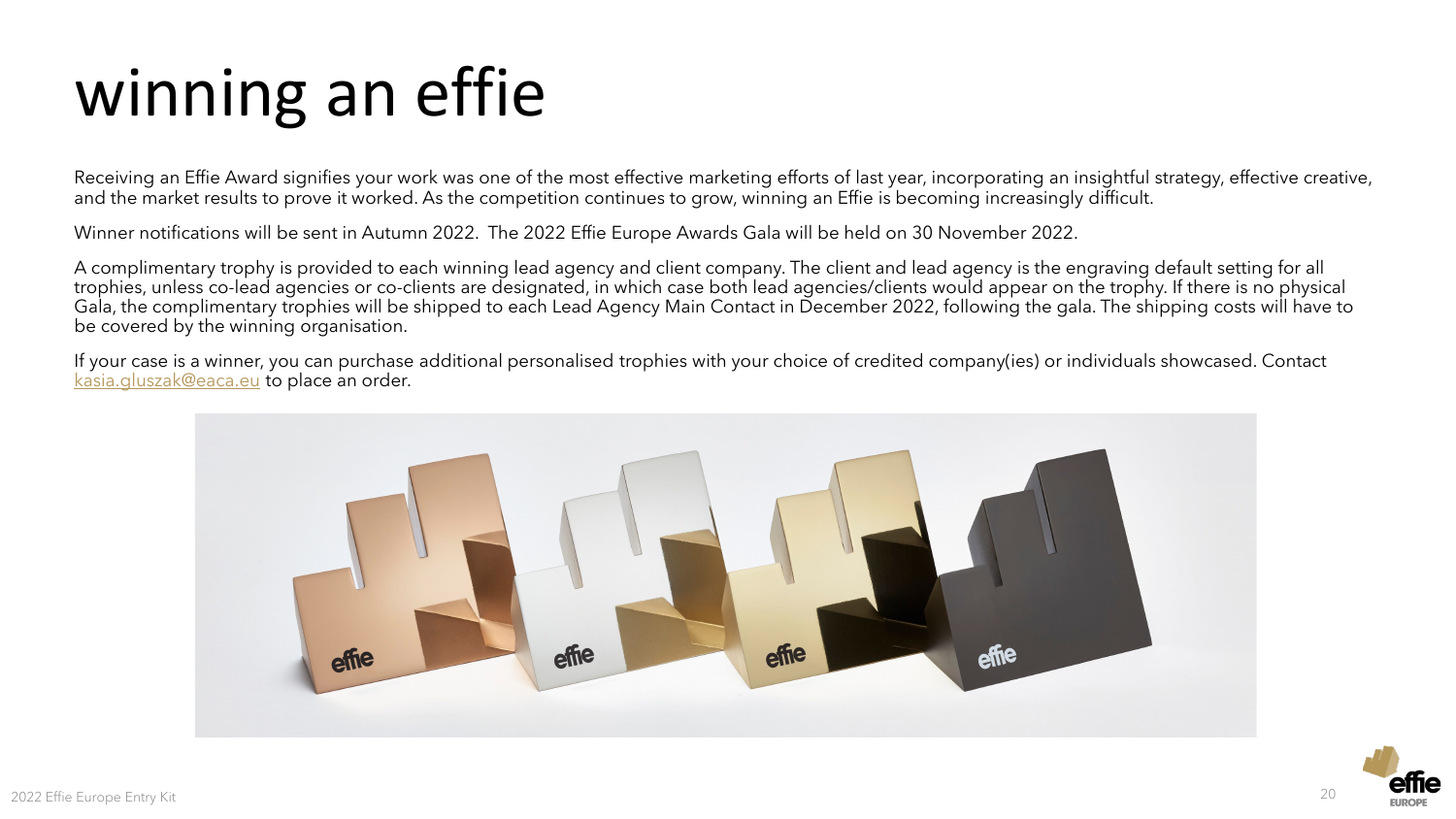### <span id="page-20-0"></span>categories

#### **CATEGORY LIMIT**

**Multi-market categories**: efforts can be entered into a **maximum of four categories**. Of those four categories, only one category submission may be an Industry category. You are not required to enter an Industry category – you may enter four specialty categories instead.

**Best of Europe categories:** efforts can be entered into a **maximum of two categories**. Of those two categories, only one category submission may be an Industry category. You are not required to enter an Industry category – you may enter two specialty categories instead.

Each entry should be customised to speak to the specifics of each entered category whenever applicable. Judges are often frustrated & express difficulty in effectively evaluating a case when an entry wasn't tailored for the entered category.

You will need to complete a separate entry form and pay the entry fee for each additional category.

The Effie Awards reserves the right to re-categorise entries, split/redefine categories and/or refuse entry any at any time. Test market entries are not eligible for the Effie Europe competition.

#### **INDUSTRY CATEGORIES**

Category definitions provide guidance regarding the types of products/services that may enter that category; however, it is not an exclusive list.

#### **SPECIALTY CATEGORIES**

The Specialty Categories are designed to address a specific business situation or challenge. When entering into any of these categories, you should present your entry in a way that addresses the situation or challenge as outlined in the category definition. It is critical to thoroughly review these category definitions to ensure your effort meets the criteria of the specific category definition. Judges will down score your entry if you are missing information required by the category definition.

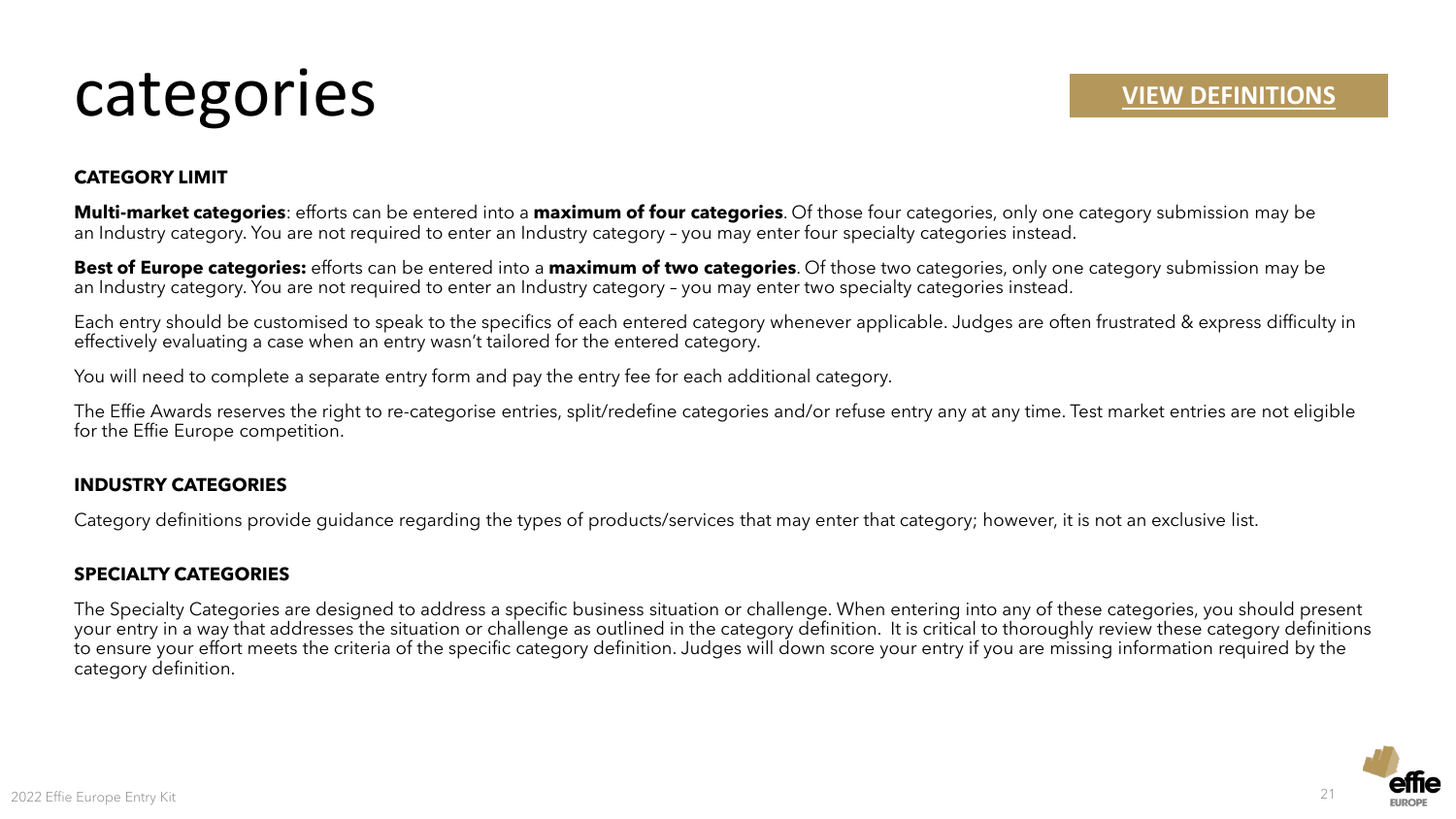# Multi-market/Positive Change categories

| <b>INDUSTRY CATEGORIES</b>                | <b>SPECIALTY CATEGORIES</b>             |  |
|-------------------------------------------|-----------------------------------------|--|
| <b>Automotive</b>                         | <b>Brand Experience</b>                 |  |
| <b>FMCG</b>                               | <b>Business-to-business</b>             |  |
| <b>Electronics, Gaming &amp; E-Sports</b> | <b>Commerce &amp; Shopper</b>           |  |
| <b>Health &amp; Wellness</b>              | <b>Crisis Response / Critical Pivot</b> |  |
| <b>Internet &amp; Telecom</b>             | <b>Marketing Innovation Solutions</b>   |  |
| <b>Media, Entertainment &amp; Leisure</b> | <b>Media Strategy &amp; Idea</b>        |  |
| <b>Product/Service Launch</b>             | <b>Renaissance</b>                      |  |
| <b>Retail</b>                             | <b>Small Budget</b>                     |  |
| <b>Services</b>                           | <b>Social Media</b>                     |  |
| <b>Travel, Transport &amp; Tourism</b>    | <b>Sustained Success</b>                |  |
|                                           | <b>Positive Change Effies</b>           |  |



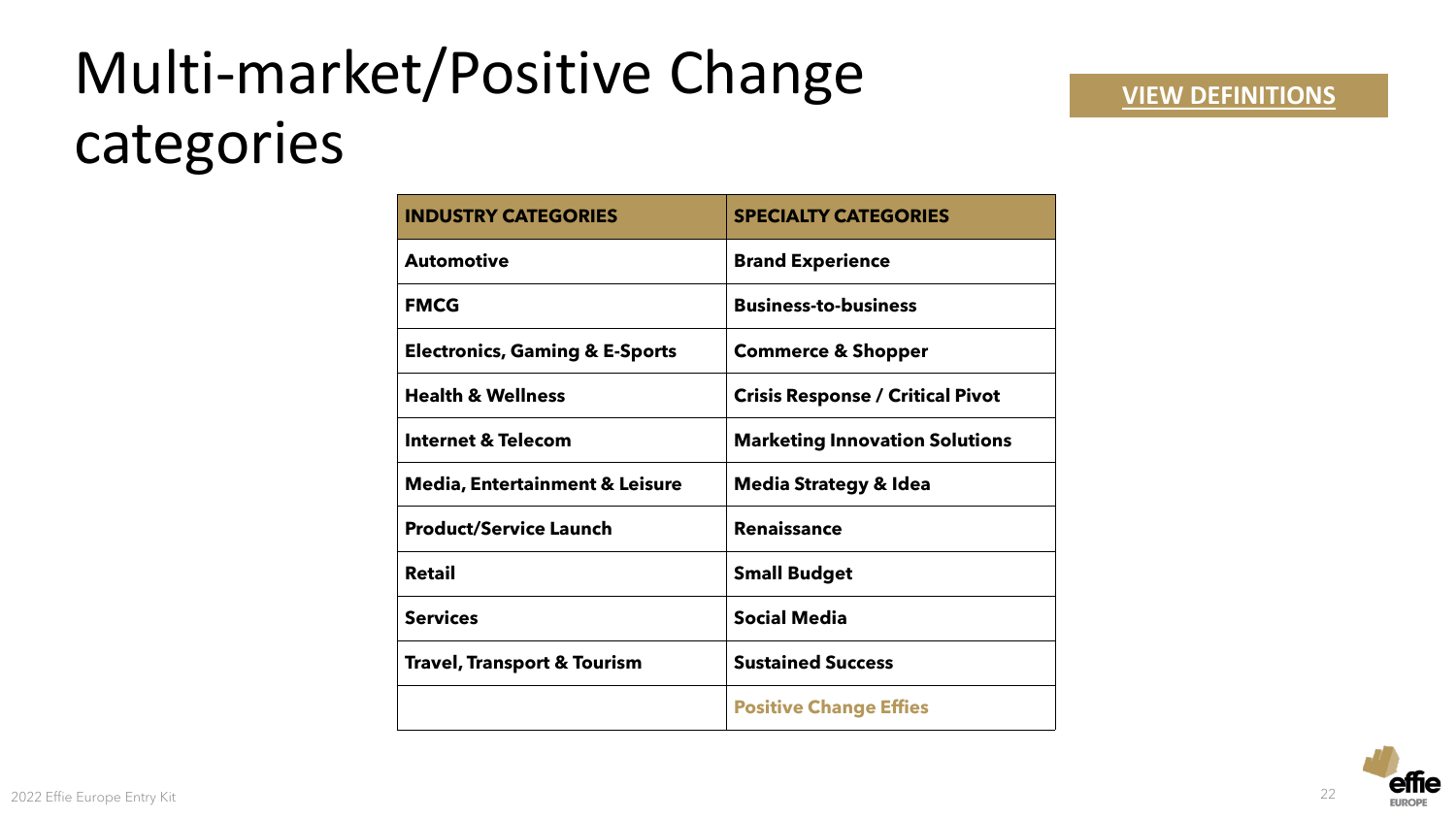# Best of Europe categories

| <b>INDUSTRY CATEGORIES</b>                                | <b>SPECIALTY CATEGORIES</b>                             |
|-----------------------------------------------------------|---------------------------------------------------------|
| <b>Best of Europe: FMCG</b>                               | <b>Best of Europe: Brand Experience</b>                 |
| <b>Best of Europe: Government &amp; Public Service</b>    | <b>Best of Europe: Business-to-business</b>             |
| <b>Best of Europe: Health &amp; Wellness</b>              | <b>Best of Europe: Corporate Reputation</b>             |
| <b>Best of Europe: Internet &amp; Telecom</b>             | <b>Best of Europe: Crisis Response / Critical Pivot</b> |
| <b>Best of Europe: Media, Entertainment &amp; Leisure</b> | <b>Best of Europe: Media Strategy &amp; Idea</b>        |
| <b>Best of Europe: Product/Service Launch</b>             | <b>Best of Europe: Positive Change</b>                  |
| <b>Best of Europe: Retail</b>                             | <b>Best of Europe: Small Budget</b>                     |
| <b>Best of Europe: Services</b>                           | <b>Best of Europe: Sustained Success</b>                |